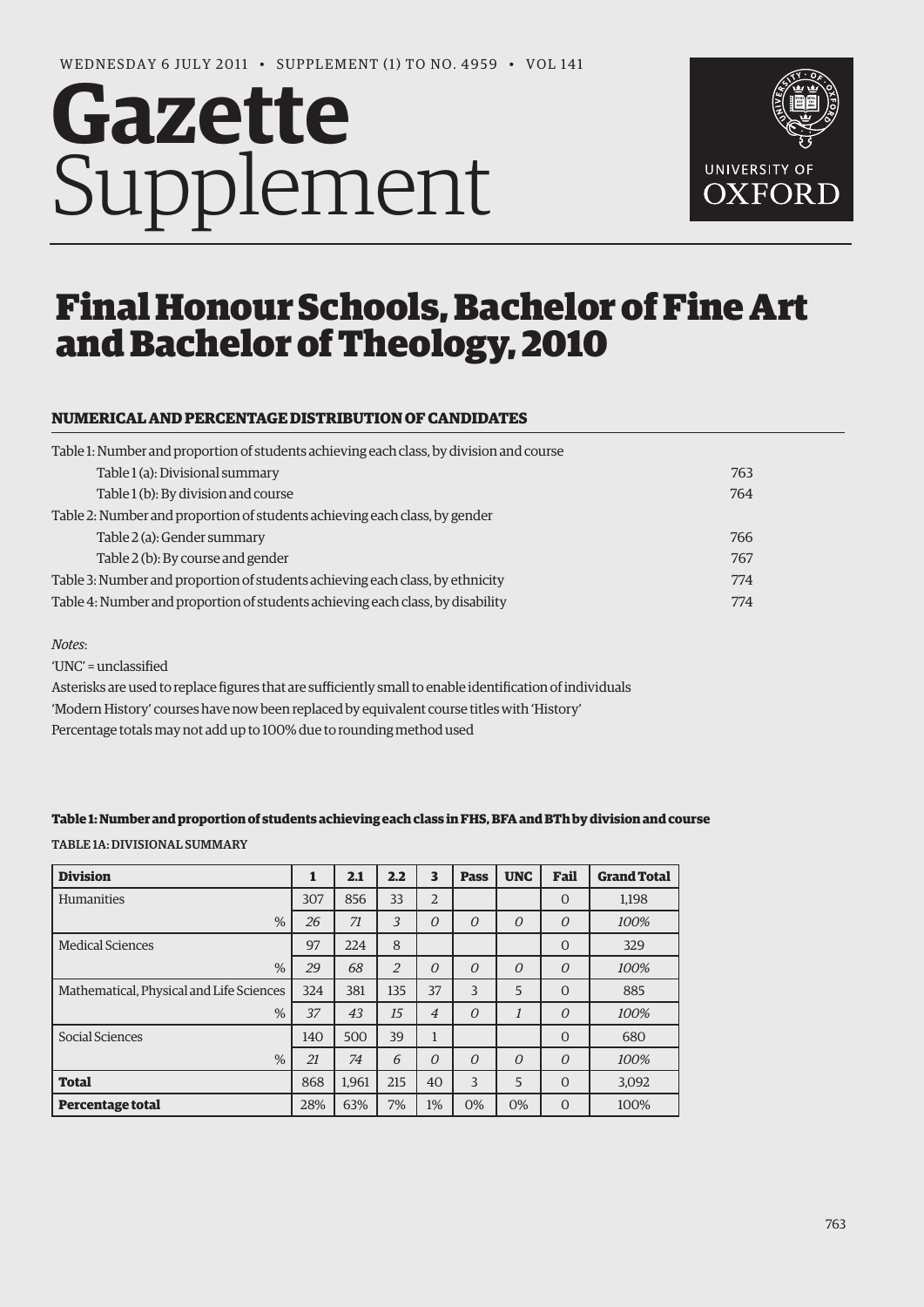#### Table 1b: By division and course

| <b>Division</b> | Programme                                  |                              | $\mathbf{1}$         | 2.1                  | 2.2              | 3                | <b>Pass</b>    | <b>UNC</b>       | Fail             | <b>Grand Total</b> |
|-----------------|--------------------------------------------|------------------------------|----------------------|----------------------|------------------|------------------|----------------|------------------|------------------|--------------------|
| Humanities      | BA Ancient & Modern History                |                              | 6                    | 12                   |                  |                  |                |                  |                  | 18                 |
|                 |                                            | $\%$                         | 33                   | 67                   | $\overline{O}$   | $\overline{O}$   | 0              | $\boldsymbol{O}$ | $\boldsymbol{O}$ | 100%               |
|                 | BA Classical Archaeology & Ancient History |                              | 3                    | 17                   |                  |                  |                |                  |                  | 20                 |
|                 |                                            | $\%$                         | 15                   | 85                   | $\overline{O}$   | $\overline{O}$   | 0              | $\overline{O}$   | $\overline{O}$   | 100%               |
|                 | <b>BA Classics &amp; English</b>           |                              | $\mathbf{1}$         | 6                    |                  |                  |                |                  |                  | 7                  |
|                 |                                            | %                            | 14                   | 86                   | $\overline{O}$   | $\overline{O}$   | 0              | $\overline{O}$   | $\mathcal O$     | 100%               |
|                 | BA Classics & Modern Languages             |                              | $\ast$               | $\ast$               |                  |                  |                |                  |                  | $\ast$             |
|                 |                                            | $\%$                         | 40                   | 60                   | $\overline{O}$   | $\overline{O}$   | 0              | $\boldsymbol{O}$ | 0                | 100%               |
|                 | <b>BA Classics with Oriental Studies</b>   |                              | $\ast$               | $\ast$               |                  |                  |                |                  |                  | $\ast$             |
|                 |                                            | $\%$                         | 50                   | 50                   | $\overline{O}$   | $\overline{O}$   | 0              | $\overline{O}$   | $\mathcal O$     | 100%               |
|                 | <b>BA Oriental Studies with Classics</b>   |                              |                      | $\ast$               |                  |                  |                |                  |                  | $\ast$             |
|                 |                                            | %                            | $\boldsymbol{O}$     | 100                  | $\boldsymbol{O}$ | $\overline{O}$   | $\overline{O}$ | 0                | $\boldsymbol{O}$ | 100%               |
|                 | BA English Language & Literature           |                              | 60                   | 177                  | $\overline{2}$   | $\mathbf{1}$     |                |                  |                  | 240                |
|                 |                                            | $% \mathcal{A}_{\mathrm{d}}$ | 25                   | 74                   | $\mathfrak{1}$   | $\boldsymbol{O}$ | 0              | 0                | $\boldsymbol{O}$ | 100%               |
|                 | BA English & Modern Languages              |                              | 6                    | 14                   |                  |                  |                |                  |                  | 20                 |
|                 |                                            | %                            | 30                   | 70                   | $\mathcal{O}$    | $\overline{O}$   | 0              | 0                | $\overline{O}$   | 100%               |
|                 | BA European & Middle Eastern Languages     |                              | 3                    | 6                    | $\mathbf{1}$     |                  |                |                  |                  | 10                 |
|                 |                                            | $\%$                         | 30                   | 60                   | 10               | $\overline{O}$   | 0              | $\mathcal O$     | $\mathcal O$     | 100%               |
|                 | <b>BA History</b>                          |                              | 69                   | 161                  | 5                |                  |                |                  |                  | 235                |
|                 |                                            | $\%$                         | 29                   | 69                   | $\overline{2}$   | $\boldsymbol{O}$ | 0              | $\boldsymbol{O}$ | 0                | 100%               |
|                 | <b>BA History &amp; Economics</b>          |                              | 3                    | 6                    |                  |                  |                |                  |                  | 9                  |
|                 |                                            | %                            | 33                   | 67                   | $\overline{O}$   | $\overline{O}$   | $\overline{O}$ | $\overline{O}$   | $\overline{O}$   | 100%               |
|                 | <b>BA History &amp; English</b>            |                              | 2                    | 7                    |                  |                  |                |                  |                  | 9                  |
|                 |                                            | %                            | 22                   | 78                   | $\boldsymbol{O}$ | $\overline{O}$   | 0              | $\overline{O}$   | $\boldsymbol{O}$ | 100%               |
|                 | BA History & Modern Languages              |                              | 6                    | 11                   |                  |                  |                |                  |                  | 17                 |
|                 |                                            | $% \mathcal{A}_{\mathrm{d}}$ | 35                   | 65                   | $\boldsymbol{O}$ | $\boldsymbol{O}$ | 0              | 0                | 0                | 100%               |
|                 | <b>BA History &amp; Politics</b>           |                              | 10                   | 34                   |                  |                  |                |                  |                  | 44                 |
|                 |                                            | $\%$                         | 23                   | 77                   | $\overline{O}$   | $\overline{O}$   | 0              | $\overline{O}$   | $\overline{O}$   | 100%               |
|                 | <b>BA</b> Modern History                   |                              |                      | $\ast$               |                  |                  |                |                  |                  | $\ast$             |
|                 |                                            | %                            | 0                    | 100<br>$\ast$        | $\boldsymbol{O}$ | $\mathcal O$     | 0              | 0                | 0                | 100%<br>$\ast$     |
|                 | BA Modern History & Economics              |                              |                      |                      |                  |                  |                |                  |                  |                    |
|                 |                                            | $% \mathcal{A}_{\mathrm{d}}$ | ${\cal O}$<br>$\ast$ | 100<br>$\ast$        | 0                | $\boldsymbol{O}$ | 0              | 0                | 0                | 100%<br>$\ast$     |
|                 | BA Modern History & Modern Languages       |                              |                      |                      |                  |                  |                |                  |                  |                    |
|                 | <b>BA History of Art</b>                   | %                            | 50<br>5              | 50                   | $\overline{O}$   | $\overline{O}$   | 0              | $\overline{O}$   | $\overline{0}$   | 100%<br>9          |
|                 |                                            | %                            | 56                   | $\overline{4}$<br>44 | $\boldsymbol{O}$ | $\mathcal O$     | 0              | 0                | 0                | 100%               |
|                 | BA Literae Humaniores-Course 1             |                              | 27                   | 64                   | 8                |                  |                |                  |                  | 99                 |
|                 |                                            | $\%$                         | 27                   | 65                   | 8                | $\mathcal O$     | 0              | 0                | 0                | 100%               |
|                 | BA Literae Humaniores-Course 2             |                              | 3                    | 11                   | $\mathbf{1}$     |                  |                |                  |                  | 15                 |
|                 |                                            | %                            | 20                   | 73                   | $\overline{z}$   | $\mathcal{O}$    | 0              | 0                | 0                | 100%               |
|                 | <b>BA Modern Languages</b>                 |                              | 41                   | 143                  | 5                |                  |                |                  |                  | 189                |
|                 |                                            | $% \mathcal{A}_{\mathrm{d}}$ | 22                   | 76                   | $\mathfrak{Z}$   | $\mathcal O$     | 0              | 0                | 0                | 100%               |
|                 | <b>BA</b> Music                            |                              | 20                   | 41                   | $\overline{2}$   |                  |                |                  |                  | 63                 |
|                 |                                            | %                            | 32                   | 65                   | $\mathfrak{Z}$   | $\mathcal{O}$    | $\mathcal{O}$  | $\mathcal{O}$    | 0                | 100%               |
|                 | <b>BA Oriental Studies</b>                 |                              | 11                   | 23                   | $\overline{4}$   |                  |                |                  |                  | 38                 |
|                 |                                            | $\%$                         | 29                   | 61                   | 10               | $\mathcal O$     | 0              | 0                | 0                | 100%               |
|                 | BA Philosophy & Modern Languages           |                              | 5                    | 16                   |                  |                  |                |                  |                  | 21                 |
|                 |                                            | $\%$                         | 24                   | 76                   | $\mathcal O$     | $\mathcal O$     | $\mathcal O$   | 0                | $\mathcal O$     | 100%               |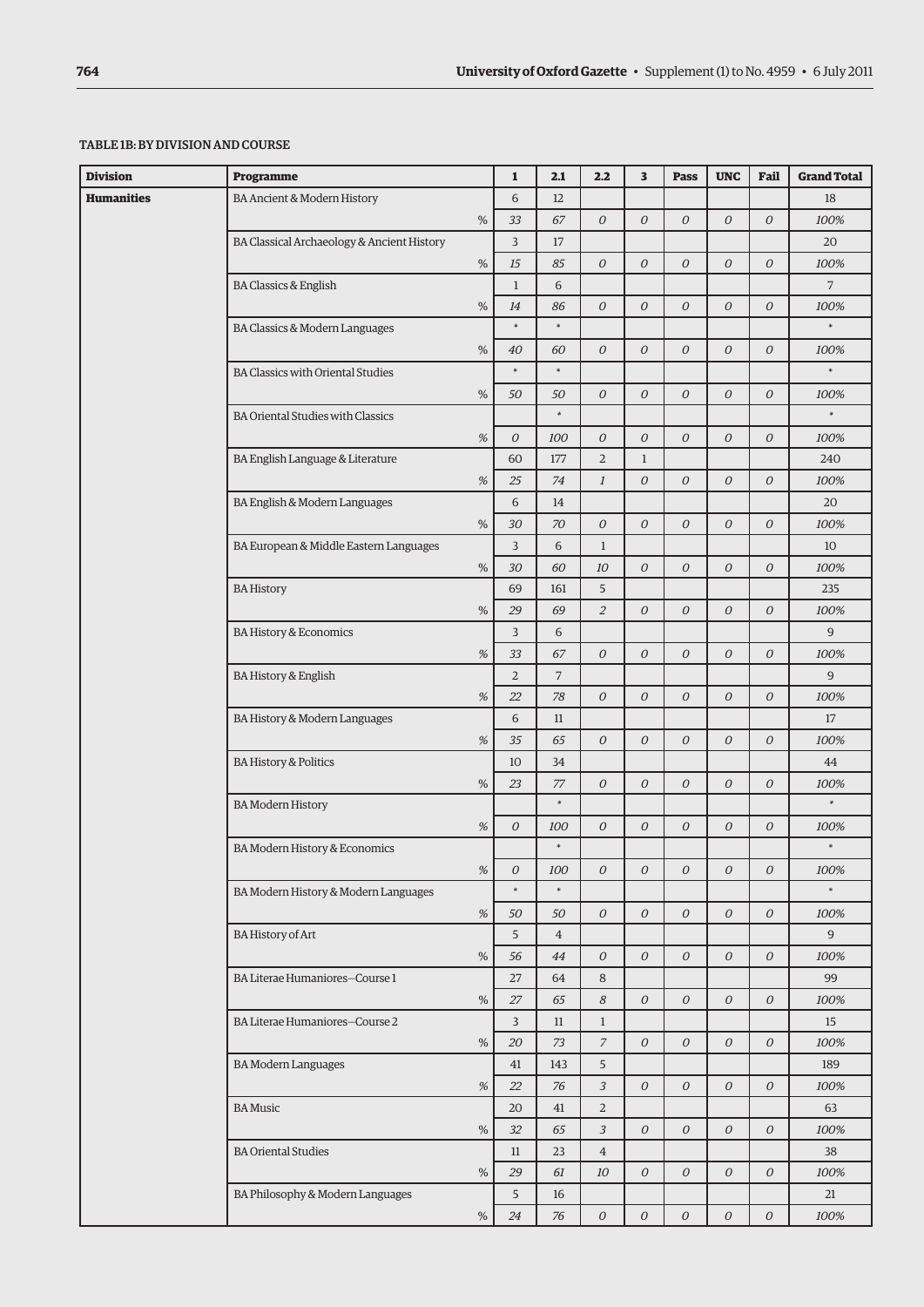| Humanities cont.<br><b>BA Philosophy &amp; Theology</b><br>3<br>24<br>$\mathbf{1}$<br>28<br>%<br>11<br>86<br>$\mathcal O$<br>$\overline{4}$<br>0<br>$\boldsymbol{O}$<br>$\mathcal O$<br>100%<br>3<br><b>BATheology</b><br>13<br>49<br>65<br>5<br>%<br>$\overline{O}$<br>$\overline{O}$<br>$\boldsymbol{O}$<br>$\overline{O}$<br>20<br>75<br>100%<br><b>BFA Fine Art</b><br>$\overline{4}$<br>17<br>21<br>%<br>19<br>81<br>$\mathcal O$<br>$\overline{O}$<br>$\overline{O}$<br>$\boldsymbol{O}$<br>$\mathcal O$<br>100%<br>5<br>$\overline{2}$<br>$\overline{2}$<br>9<br><b>BTh Theology</b><br>%<br>22<br>56<br>22<br>$\mathcal O$<br>$\boldsymbol{O}$<br>$\boldsymbol{O}$<br>0<br>100%<br>$\overline{2}$<br>Humanities totals<br>307<br>856<br>33<br>1,198<br>26%<br>71%<br>3%<br>0%<br>0%<br>0%<br>0%<br>100%<br>Humanities percentages<br><b>Medical Sciences</b><br><b>BA Experimental Psychology</b><br>12<br>40<br>52<br>$\mathcal{O}$<br>$\overline{O}$<br>$\overline{O}$<br>%<br>23<br>77<br>$\overline{O}$<br>$\overline{O}$<br>100%<br><b>BA Physiological Sciences</b><br>6<br>20<br>$\mathbf{1}$<br>27<br>%<br>22<br>$\overline{4}$<br>$\mathcal O$<br>$\boldsymbol{O}$<br>$\boldsymbol{O}$<br>$\overline{O}$<br>100%<br>74<br>BA Psychology, Philosophy & Physiology<br>$\mathbf{1}$<br>34<br>10<br>23<br>3<br>$\cal O$<br>$\overline{O}$<br>%<br>68<br>$\overline{O}$<br>$\overline{O}$<br>29<br>100%<br>MBiochem Molecular & Cellular Biochemistry<br>19<br>6<br>52<br>77<br>%<br>25<br>68<br>8<br>$\overline{O}$<br>$\boldsymbol{O}$<br>$\overline{O}$<br>$\mathcal O$<br>100%<br>BMBCH-Pre-clinical Medicine<br>50<br>89<br>139<br>%<br>$\boldsymbol{O}$<br>$\overline{O}$<br>$\boldsymbol{O}$<br>$\overline{O}$<br>$\overline{O}$<br>100%<br>36<br>64<br>Medical Sciences totals<br>97<br>8<br>329<br>224<br>2%<br>0%<br>29%<br>68%<br>0%<br>0%<br>0%<br>100%<br>Medical Sciences percentages<br><b>Mathematical, Physical</b><br><b>BA Biological Sciences</b><br>30<br>58<br>13<br>101<br>and Life Sciences<br>%<br>13<br>$\mathcal O$<br>0<br>$\overline{O}$<br>$\overline{O}$<br>100%<br>30<br>57<br>$\overline{2}$<br>$\overline{2}$<br>9<br><b>BA Computer Science</b><br>$\overline{4}$<br>$\mathbf{1}$<br>22<br>$\overline{O}$<br>$\overline{O}$<br>$\boldsymbol{O}$<br>%<br>22<br>44<br>11<br>100%<br>$\ast$<br>$\ast$<br><b>BA</b> Geology<br>%<br>$\overline{O}$<br>$\overline{O}$<br>100<br>$\overline{O}$<br>$\overline{O}$<br>$\overline{O}$<br>$\overline{O}$<br>100%<br>$\overline{7}$<br>9<br><b>BA Mathematics</b><br>12<br>18<br>46<br>%<br>39<br>20<br>15<br>$\boldsymbol{O}$<br>$\boldsymbol{O}$<br>$\boldsymbol{O}$<br>100%<br>26<br>$\overline{2}$<br>$\overline{2}$<br>$\mathbf{1}$<br>$\mathbf{1}$<br>6<br>BA Mathematics & Computer Science<br>$\%$<br>33<br>$\boldsymbol{O}$<br>$\boldsymbol{O}$<br>$\mathcal O$<br>100%<br>33<br>17<br>17<br><b>BA Mathematics &amp; Philosophy</b><br>$\overline{4}$<br>$\mathbf{1}$<br>$\mathbf{1}$<br>6<br>$\%$<br>67<br>17<br>17<br>$\overline{O}$<br>$\overline{O}$<br>0<br>$\overline{0}$<br>100%<br><b>BA Mathematics &amp; Statistics</b><br>8<br>3<br>8<br>$\overline{4}$<br>23<br>$\%$<br>35<br>13<br>${\cal O}$<br>$\mathcal O$<br>$\mathcal O$<br>100%<br>35<br>17<br>$\overline{7}$<br><b>BA Physics</b><br>12<br>15<br>$\overline{4}$<br>$\mathbf{1}$<br>39<br>3<br>$\%$<br>18<br>31<br>38<br>10<br>$\mathcal O$<br>$\mathcal O$<br>100%<br>MChem Chemistry<br>$\overline{2}$<br>65<br>70<br>18<br>$\mathbf{1}$<br>156<br>$\%$<br>42<br>45<br>$12\,$<br>$\mathbf{1}$<br>$\mathcal O$<br>$\mathbf{1}$<br>$\mathcal O$<br>100%<br>MCompSci Computer Science<br>3<br>10<br>$\mathbf{1}$<br>$\mathbf{1}$<br>15<br>$\%$<br>20<br>$\overline{z}$<br>$\mathcal{I}$<br>$\mathcal O$<br>$\mathcal O$<br>$\mathcal O$<br>100%<br>67<br>$\overline{3}$<br>$\overline{2}$<br>MEarthSci Earth Sciences<br>18<br>23<br>9<br>$\%$<br>78<br>$\mathcal O$<br>0<br>$\mathcal O$<br>$\mathcal O$<br>13<br>100%<br>$\ast$<br>$\ast$<br>$\ast$<br>$\ast$<br>MEng Engineering & Computing Science<br>$\%$<br>25<br>$\mathcal{O}$<br>25<br>0<br>$\overline{O}$<br>$\overline{O}$<br>50<br>100%<br>MEng Engineering Science<br>$\overline{a}$<br>44<br>42<br>33<br>11<br>$\mathbf{1}$<br>133<br>$\%$<br>32<br>25<br>$\boldsymbol{8}$<br>$\overline{2}$<br>$\mathcal O$<br>100%<br>33<br>$\mathbf{1}$<br>6<br>MEng Engineering, Economics & Management<br>11<br>$\mathbf{1}$<br>18<br>$\%$<br>61<br>6<br>$\mathcal O$<br>0<br>$\mathcal O$<br>$\mathcal O$<br>33<br>100% | <b>Division</b> | Programme | $\mathbf{1}$ | 2.1 | 2.2 | 3 | <b>Pass</b> | <b>UNC</b> | Fail | <b>Grand Total</b> |
|---------------------------------------------------------------------------------------------------------------------------------------------------------------------------------------------------------------------------------------------------------------------------------------------------------------------------------------------------------------------------------------------------------------------------------------------------------------------------------------------------------------------------------------------------------------------------------------------------------------------------------------------------------------------------------------------------------------------------------------------------------------------------------------------------------------------------------------------------------------------------------------------------------------------------------------------------------------------------------------------------------------------------------------------------------------------------------------------------------------------------------------------------------------------------------------------------------------------------------------------------------------------------------------------------------------------------------------------------------------------------------------------------------------------------------------------------------------------------------------------------------------------------------------------------------------------------------------------------------------------------------------------------------------------------------------------------------------------------------------------------------------------------------------------------------------------------------------------------------------------------------------------------------------------------------------------------------------------------------------------------------------------------------------------------------------------------------------------------------------------------------------------------------------------------------------------------------------------------------------------------------------------------------------------------------------------------------------------------------------------------------------------------------------------------------------------------------------------------------------------------------------------------------------------------------------------------------------------------------------------------------------------------------------------------------------------------------------------------------------------------------------------------------------------------------------------------------------------------------------------------------------------------------------------------------------------------------------------------------------------------------------------------------------------------------------------------------------------------------------------------------------------------------------------------------------------------------------------------------------------------------------------------------------------------------------------------------------------------------------------------------------------------------------------------------------------------------------------------------------------------------------------------------------------------------------------------------------------------------------------------------------------------------------------------------------------------------------------------------------------------------------------------------------------------------------------------------------------------------------------------------------------------------------------------------------------------------------------------------------------------------------------------------------------------------------------------------------------------------------------------------------------------------------------------------------------------------------------------------------------------------------------------------------------------------------------------------------------------------------------------------------------------------------------------------------------------------------------------------------------------------------------------------------------|-----------------|-----------|--------------|-----|-----|---|-------------|------------|------|--------------------|
|                                                                                                                                                                                                                                                                                                                                                                                                                                                                                                                                                                                                                                                                                                                                                                                                                                                                                                                                                                                                                                                                                                                                                                                                                                                                                                                                                                                                                                                                                                                                                                                                                                                                                                                                                                                                                                                                                                                                                                                                                                                                                                                                                                                                                                                                                                                                                                                                                                                                                                                                                                                                                                                                                                                                                                                                                                                                                                                                                                                                                                                                                                                                                                                                                                                                                                                                                                                                                                                                                                                                                                                                                                                                                                                                                                                                                                                                                                                                                                                                                                                                                                                                                                                                                                                                                                                                                                                                                                                                                                                                             |                 |           |              |     |     |   |             |            |      |                    |
|                                                                                                                                                                                                                                                                                                                                                                                                                                                                                                                                                                                                                                                                                                                                                                                                                                                                                                                                                                                                                                                                                                                                                                                                                                                                                                                                                                                                                                                                                                                                                                                                                                                                                                                                                                                                                                                                                                                                                                                                                                                                                                                                                                                                                                                                                                                                                                                                                                                                                                                                                                                                                                                                                                                                                                                                                                                                                                                                                                                                                                                                                                                                                                                                                                                                                                                                                                                                                                                                                                                                                                                                                                                                                                                                                                                                                                                                                                                                                                                                                                                                                                                                                                                                                                                                                                                                                                                                                                                                                                                                             |                 |           |              |     |     |   |             |            |      |                    |
|                                                                                                                                                                                                                                                                                                                                                                                                                                                                                                                                                                                                                                                                                                                                                                                                                                                                                                                                                                                                                                                                                                                                                                                                                                                                                                                                                                                                                                                                                                                                                                                                                                                                                                                                                                                                                                                                                                                                                                                                                                                                                                                                                                                                                                                                                                                                                                                                                                                                                                                                                                                                                                                                                                                                                                                                                                                                                                                                                                                                                                                                                                                                                                                                                                                                                                                                                                                                                                                                                                                                                                                                                                                                                                                                                                                                                                                                                                                                                                                                                                                                                                                                                                                                                                                                                                                                                                                                                                                                                                                                             |                 |           |              |     |     |   |             |            |      |                    |
|                                                                                                                                                                                                                                                                                                                                                                                                                                                                                                                                                                                                                                                                                                                                                                                                                                                                                                                                                                                                                                                                                                                                                                                                                                                                                                                                                                                                                                                                                                                                                                                                                                                                                                                                                                                                                                                                                                                                                                                                                                                                                                                                                                                                                                                                                                                                                                                                                                                                                                                                                                                                                                                                                                                                                                                                                                                                                                                                                                                                                                                                                                                                                                                                                                                                                                                                                                                                                                                                                                                                                                                                                                                                                                                                                                                                                                                                                                                                                                                                                                                                                                                                                                                                                                                                                                                                                                                                                                                                                                                                             |                 |           |              |     |     |   |             |            |      |                    |
|                                                                                                                                                                                                                                                                                                                                                                                                                                                                                                                                                                                                                                                                                                                                                                                                                                                                                                                                                                                                                                                                                                                                                                                                                                                                                                                                                                                                                                                                                                                                                                                                                                                                                                                                                                                                                                                                                                                                                                                                                                                                                                                                                                                                                                                                                                                                                                                                                                                                                                                                                                                                                                                                                                                                                                                                                                                                                                                                                                                                                                                                                                                                                                                                                                                                                                                                                                                                                                                                                                                                                                                                                                                                                                                                                                                                                                                                                                                                                                                                                                                                                                                                                                                                                                                                                                                                                                                                                                                                                                                                             |                 |           |              |     |     |   |             |            |      |                    |
|                                                                                                                                                                                                                                                                                                                                                                                                                                                                                                                                                                                                                                                                                                                                                                                                                                                                                                                                                                                                                                                                                                                                                                                                                                                                                                                                                                                                                                                                                                                                                                                                                                                                                                                                                                                                                                                                                                                                                                                                                                                                                                                                                                                                                                                                                                                                                                                                                                                                                                                                                                                                                                                                                                                                                                                                                                                                                                                                                                                                                                                                                                                                                                                                                                                                                                                                                                                                                                                                                                                                                                                                                                                                                                                                                                                                                                                                                                                                                                                                                                                                                                                                                                                                                                                                                                                                                                                                                                                                                                                                             |                 |           |              |     |     |   |             |            |      |                    |
|                                                                                                                                                                                                                                                                                                                                                                                                                                                                                                                                                                                                                                                                                                                                                                                                                                                                                                                                                                                                                                                                                                                                                                                                                                                                                                                                                                                                                                                                                                                                                                                                                                                                                                                                                                                                                                                                                                                                                                                                                                                                                                                                                                                                                                                                                                                                                                                                                                                                                                                                                                                                                                                                                                                                                                                                                                                                                                                                                                                                                                                                                                                                                                                                                                                                                                                                                                                                                                                                                                                                                                                                                                                                                                                                                                                                                                                                                                                                                                                                                                                                                                                                                                                                                                                                                                                                                                                                                                                                                                                                             |                 |           |              |     |     |   |             |            |      |                    |
|                                                                                                                                                                                                                                                                                                                                                                                                                                                                                                                                                                                                                                                                                                                                                                                                                                                                                                                                                                                                                                                                                                                                                                                                                                                                                                                                                                                                                                                                                                                                                                                                                                                                                                                                                                                                                                                                                                                                                                                                                                                                                                                                                                                                                                                                                                                                                                                                                                                                                                                                                                                                                                                                                                                                                                                                                                                                                                                                                                                                                                                                                                                                                                                                                                                                                                                                                                                                                                                                                                                                                                                                                                                                                                                                                                                                                                                                                                                                                                                                                                                                                                                                                                                                                                                                                                                                                                                                                                                                                                                                             |                 |           |              |     |     |   |             |            |      |                    |
|                                                                                                                                                                                                                                                                                                                                                                                                                                                                                                                                                                                                                                                                                                                                                                                                                                                                                                                                                                                                                                                                                                                                                                                                                                                                                                                                                                                                                                                                                                                                                                                                                                                                                                                                                                                                                                                                                                                                                                                                                                                                                                                                                                                                                                                                                                                                                                                                                                                                                                                                                                                                                                                                                                                                                                                                                                                                                                                                                                                                                                                                                                                                                                                                                                                                                                                                                                                                                                                                                                                                                                                                                                                                                                                                                                                                                                                                                                                                                                                                                                                                                                                                                                                                                                                                                                                                                                                                                                                                                                                                             |                 |           |              |     |     |   |             |            |      |                    |
|                                                                                                                                                                                                                                                                                                                                                                                                                                                                                                                                                                                                                                                                                                                                                                                                                                                                                                                                                                                                                                                                                                                                                                                                                                                                                                                                                                                                                                                                                                                                                                                                                                                                                                                                                                                                                                                                                                                                                                                                                                                                                                                                                                                                                                                                                                                                                                                                                                                                                                                                                                                                                                                                                                                                                                                                                                                                                                                                                                                                                                                                                                                                                                                                                                                                                                                                                                                                                                                                                                                                                                                                                                                                                                                                                                                                                                                                                                                                                                                                                                                                                                                                                                                                                                                                                                                                                                                                                                                                                                                                             |                 |           |              |     |     |   |             |            |      |                    |
|                                                                                                                                                                                                                                                                                                                                                                                                                                                                                                                                                                                                                                                                                                                                                                                                                                                                                                                                                                                                                                                                                                                                                                                                                                                                                                                                                                                                                                                                                                                                                                                                                                                                                                                                                                                                                                                                                                                                                                                                                                                                                                                                                                                                                                                                                                                                                                                                                                                                                                                                                                                                                                                                                                                                                                                                                                                                                                                                                                                                                                                                                                                                                                                                                                                                                                                                                                                                                                                                                                                                                                                                                                                                                                                                                                                                                                                                                                                                                                                                                                                                                                                                                                                                                                                                                                                                                                                                                                                                                                                                             |                 |           |              |     |     |   |             |            |      |                    |
|                                                                                                                                                                                                                                                                                                                                                                                                                                                                                                                                                                                                                                                                                                                                                                                                                                                                                                                                                                                                                                                                                                                                                                                                                                                                                                                                                                                                                                                                                                                                                                                                                                                                                                                                                                                                                                                                                                                                                                                                                                                                                                                                                                                                                                                                                                                                                                                                                                                                                                                                                                                                                                                                                                                                                                                                                                                                                                                                                                                                                                                                                                                                                                                                                                                                                                                                                                                                                                                                                                                                                                                                                                                                                                                                                                                                                                                                                                                                                                                                                                                                                                                                                                                                                                                                                                                                                                                                                                                                                                                                             |                 |           |              |     |     |   |             |            |      |                    |
|                                                                                                                                                                                                                                                                                                                                                                                                                                                                                                                                                                                                                                                                                                                                                                                                                                                                                                                                                                                                                                                                                                                                                                                                                                                                                                                                                                                                                                                                                                                                                                                                                                                                                                                                                                                                                                                                                                                                                                                                                                                                                                                                                                                                                                                                                                                                                                                                                                                                                                                                                                                                                                                                                                                                                                                                                                                                                                                                                                                                                                                                                                                                                                                                                                                                                                                                                                                                                                                                                                                                                                                                                                                                                                                                                                                                                                                                                                                                                                                                                                                                                                                                                                                                                                                                                                                                                                                                                                                                                                                                             |                 |           |              |     |     |   |             |            |      |                    |
|                                                                                                                                                                                                                                                                                                                                                                                                                                                                                                                                                                                                                                                                                                                                                                                                                                                                                                                                                                                                                                                                                                                                                                                                                                                                                                                                                                                                                                                                                                                                                                                                                                                                                                                                                                                                                                                                                                                                                                                                                                                                                                                                                                                                                                                                                                                                                                                                                                                                                                                                                                                                                                                                                                                                                                                                                                                                                                                                                                                                                                                                                                                                                                                                                                                                                                                                                                                                                                                                                                                                                                                                                                                                                                                                                                                                                                                                                                                                                                                                                                                                                                                                                                                                                                                                                                                                                                                                                                                                                                                                             |                 |           |              |     |     |   |             |            |      |                    |
|                                                                                                                                                                                                                                                                                                                                                                                                                                                                                                                                                                                                                                                                                                                                                                                                                                                                                                                                                                                                                                                                                                                                                                                                                                                                                                                                                                                                                                                                                                                                                                                                                                                                                                                                                                                                                                                                                                                                                                                                                                                                                                                                                                                                                                                                                                                                                                                                                                                                                                                                                                                                                                                                                                                                                                                                                                                                                                                                                                                                                                                                                                                                                                                                                                                                                                                                                                                                                                                                                                                                                                                                                                                                                                                                                                                                                                                                                                                                                                                                                                                                                                                                                                                                                                                                                                                                                                                                                                                                                                                                             |                 |           |              |     |     |   |             |            |      |                    |
|                                                                                                                                                                                                                                                                                                                                                                                                                                                                                                                                                                                                                                                                                                                                                                                                                                                                                                                                                                                                                                                                                                                                                                                                                                                                                                                                                                                                                                                                                                                                                                                                                                                                                                                                                                                                                                                                                                                                                                                                                                                                                                                                                                                                                                                                                                                                                                                                                                                                                                                                                                                                                                                                                                                                                                                                                                                                                                                                                                                                                                                                                                                                                                                                                                                                                                                                                                                                                                                                                                                                                                                                                                                                                                                                                                                                                                                                                                                                                                                                                                                                                                                                                                                                                                                                                                                                                                                                                                                                                                                                             |                 |           |              |     |     |   |             |            |      |                    |
|                                                                                                                                                                                                                                                                                                                                                                                                                                                                                                                                                                                                                                                                                                                                                                                                                                                                                                                                                                                                                                                                                                                                                                                                                                                                                                                                                                                                                                                                                                                                                                                                                                                                                                                                                                                                                                                                                                                                                                                                                                                                                                                                                                                                                                                                                                                                                                                                                                                                                                                                                                                                                                                                                                                                                                                                                                                                                                                                                                                                                                                                                                                                                                                                                                                                                                                                                                                                                                                                                                                                                                                                                                                                                                                                                                                                                                                                                                                                                                                                                                                                                                                                                                                                                                                                                                                                                                                                                                                                                                                                             |                 |           |              |     |     |   |             |            |      |                    |
|                                                                                                                                                                                                                                                                                                                                                                                                                                                                                                                                                                                                                                                                                                                                                                                                                                                                                                                                                                                                                                                                                                                                                                                                                                                                                                                                                                                                                                                                                                                                                                                                                                                                                                                                                                                                                                                                                                                                                                                                                                                                                                                                                                                                                                                                                                                                                                                                                                                                                                                                                                                                                                                                                                                                                                                                                                                                                                                                                                                                                                                                                                                                                                                                                                                                                                                                                                                                                                                                                                                                                                                                                                                                                                                                                                                                                                                                                                                                                                                                                                                                                                                                                                                                                                                                                                                                                                                                                                                                                                                                             |                 |           |              |     |     |   |             |            |      |                    |
|                                                                                                                                                                                                                                                                                                                                                                                                                                                                                                                                                                                                                                                                                                                                                                                                                                                                                                                                                                                                                                                                                                                                                                                                                                                                                                                                                                                                                                                                                                                                                                                                                                                                                                                                                                                                                                                                                                                                                                                                                                                                                                                                                                                                                                                                                                                                                                                                                                                                                                                                                                                                                                                                                                                                                                                                                                                                                                                                                                                                                                                                                                                                                                                                                                                                                                                                                                                                                                                                                                                                                                                                                                                                                                                                                                                                                                                                                                                                                                                                                                                                                                                                                                                                                                                                                                                                                                                                                                                                                                                                             |                 |           |              |     |     |   |             |            |      |                    |
|                                                                                                                                                                                                                                                                                                                                                                                                                                                                                                                                                                                                                                                                                                                                                                                                                                                                                                                                                                                                                                                                                                                                                                                                                                                                                                                                                                                                                                                                                                                                                                                                                                                                                                                                                                                                                                                                                                                                                                                                                                                                                                                                                                                                                                                                                                                                                                                                                                                                                                                                                                                                                                                                                                                                                                                                                                                                                                                                                                                                                                                                                                                                                                                                                                                                                                                                                                                                                                                                                                                                                                                                                                                                                                                                                                                                                                                                                                                                                                                                                                                                                                                                                                                                                                                                                                                                                                                                                                                                                                                                             |                 |           |              |     |     |   |             |            |      |                    |
|                                                                                                                                                                                                                                                                                                                                                                                                                                                                                                                                                                                                                                                                                                                                                                                                                                                                                                                                                                                                                                                                                                                                                                                                                                                                                                                                                                                                                                                                                                                                                                                                                                                                                                                                                                                                                                                                                                                                                                                                                                                                                                                                                                                                                                                                                                                                                                                                                                                                                                                                                                                                                                                                                                                                                                                                                                                                                                                                                                                                                                                                                                                                                                                                                                                                                                                                                                                                                                                                                                                                                                                                                                                                                                                                                                                                                                                                                                                                                                                                                                                                                                                                                                                                                                                                                                                                                                                                                                                                                                                                             |                 |           |              |     |     |   |             |            |      |                    |
|                                                                                                                                                                                                                                                                                                                                                                                                                                                                                                                                                                                                                                                                                                                                                                                                                                                                                                                                                                                                                                                                                                                                                                                                                                                                                                                                                                                                                                                                                                                                                                                                                                                                                                                                                                                                                                                                                                                                                                                                                                                                                                                                                                                                                                                                                                                                                                                                                                                                                                                                                                                                                                                                                                                                                                                                                                                                                                                                                                                                                                                                                                                                                                                                                                                                                                                                                                                                                                                                                                                                                                                                                                                                                                                                                                                                                                                                                                                                                                                                                                                                                                                                                                                                                                                                                                                                                                                                                                                                                                                                             |                 |           |              |     |     |   |             |            |      |                    |
|                                                                                                                                                                                                                                                                                                                                                                                                                                                                                                                                                                                                                                                                                                                                                                                                                                                                                                                                                                                                                                                                                                                                                                                                                                                                                                                                                                                                                                                                                                                                                                                                                                                                                                                                                                                                                                                                                                                                                                                                                                                                                                                                                                                                                                                                                                                                                                                                                                                                                                                                                                                                                                                                                                                                                                                                                                                                                                                                                                                                                                                                                                                                                                                                                                                                                                                                                                                                                                                                                                                                                                                                                                                                                                                                                                                                                                                                                                                                                                                                                                                                                                                                                                                                                                                                                                                                                                                                                                                                                                                                             |                 |           |              |     |     |   |             |            |      |                    |
|                                                                                                                                                                                                                                                                                                                                                                                                                                                                                                                                                                                                                                                                                                                                                                                                                                                                                                                                                                                                                                                                                                                                                                                                                                                                                                                                                                                                                                                                                                                                                                                                                                                                                                                                                                                                                                                                                                                                                                                                                                                                                                                                                                                                                                                                                                                                                                                                                                                                                                                                                                                                                                                                                                                                                                                                                                                                                                                                                                                                                                                                                                                                                                                                                                                                                                                                                                                                                                                                                                                                                                                                                                                                                                                                                                                                                                                                                                                                                                                                                                                                                                                                                                                                                                                                                                                                                                                                                                                                                                                                             |                 |           |              |     |     |   |             |            |      |                    |
|                                                                                                                                                                                                                                                                                                                                                                                                                                                                                                                                                                                                                                                                                                                                                                                                                                                                                                                                                                                                                                                                                                                                                                                                                                                                                                                                                                                                                                                                                                                                                                                                                                                                                                                                                                                                                                                                                                                                                                                                                                                                                                                                                                                                                                                                                                                                                                                                                                                                                                                                                                                                                                                                                                                                                                                                                                                                                                                                                                                                                                                                                                                                                                                                                                                                                                                                                                                                                                                                                                                                                                                                                                                                                                                                                                                                                                                                                                                                                                                                                                                                                                                                                                                                                                                                                                                                                                                                                                                                                                                                             |                 |           |              |     |     |   |             |            |      |                    |
|                                                                                                                                                                                                                                                                                                                                                                                                                                                                                                                                                                                                                                                                                                                                                                                                                                                                                                                                                                                                                                                                                                                                                                                                                                                                                                                                                                                                                                                                                                                                                                                                                                                                                                                                                                                                                                                                                                                                                                                                                                                                                                                                                                                                                                                                                                                                                                                                                                                                                                                                                                                                                                                                                                                                                                                                                                                                                                                                                                                                                                                                                                                                                                                                                                                                                                                                                                                                                                                                                                                                                                                                                                                                                                                                                                                                                                                                                                                                                                                                                                                                                                                                                                                                                                                                                                                                                                                                                                                                                                                                             |                 |           |              |     |     |   |             |            |      |                    |
|                                                                                                                                                                                                                                                                                                                                                                                                                                                                                                                                                                                                                                                                                                                                                                                                                                                                                                                                                                                                                                                                                                                                                                                                                                                                                                                                                                                                                                                                                                                                                                                                                                                                                                                                                                                                                                                                                                                                                                                                                                                                                                                                                                                                                                                                                                                                                                                                                                                                                                                                                                                                                                                                                                                                                                                                                                                                                                                                                                                                                                                                                                                                                                                                                                                                                                                                                                                                                                                                                                                                                                                                                                                                                                                                                                                                                                                                                                                                                                                                                                                                                                                                                                                                                                                                                                                                                                                                                                                                                                                                             |                 |           |              |     |     |   |             |            |      |                    |
|                                                                                                                                                                                                                                                                                                                                                                                                                                                                                                                                                                                                                                                                                                                                                                                                                                                                                                                                                                                                                                                                                                                                                                                                                                                                                                                                                                                                                                                                                                                                                                                                                                                                                                                                                                                                                                                                                                                                                                                                                                                                                                                                                                                                                                                                                                                                                                                                                                                                                                                                                                                                                                                                                                                                                                                                                                                                                                                                                                                                                                                                                                                                                                                                                                                                                                                                                                                                                                                                                                                                                                                                                                                                                                                                                                                                                                                                                                                                                                                                                                                                                                                                                                                                                                                                                                                                                                                                                                                                                                                                             |                 |           |              |     |     |   |             |            |      |                    |
|                                                                                                                                                                                                                                                                                                                                                                                                                                                                                                                                                                                                                                                                                                                                                                                                                                                                                                                                                                                                                                                                                                                                                                                                                                                                                                                                                                                                                                                                                                                                                                                                                                                                                                                                                                                                                                                                                                                                                                                                                                                                                                                                                                                                                                                                                                                                                                                                                                                                                                                                                                                                                                                                                                                                                                                                                                                                                                                                                                                                                                                                                                                                                                                                                                                                                                                                                                                                                                                                                                                                                                                                                                                                                                                                                                                                                                                                                                                                                                                                                                                                                                                                                                                                                                                                                                                                                                                                                                                                                                                                             |                 |           |              |     |     |   |             |            |      |                    |
|                                                                                                                                                                                                                                                                                                                                                                                                                                                                                                                                                                                                                                                                                                                                                                                                                                                                                                                                                                                                                                                                                                                                                                                                                                                                                                                                                                                                                                                                                                                                                                                                                                                                                                                                                                                                                                                                                                                                                                                                                                                                                                                                                                                                                                                                                                                                                                                                                                                                                                                                                                                                                                                                                                                                                                                                                                                                                                                                                                                                                                                                                                                                                                                                                                                                                                                                                                                                                                                                                                                                                                                                                                                                                                                                                                                                                                                                                                                                                                                                                                                                                                                                                                                                                                                                                                                                                                                                                                                                                                                                             |                 |           |              |     |     |   |             |            |      |                    |
|                                                                                                                                                                                                                                                                                                                                                                                                                                                                                                                                                                                                                                                                                                                                                                                                                                                                                                                                                                                                                                                                                                                                                                                                                                                                                                                                                                                                                                                                                                                                                                                                                                                                                                                                                                                                                                                                                                                                                                                                                                                                                                                                                                                                                                                                                                                                                                                                                                                                                                                                                                                                                                                                                                                                                                                                                                                                                                                                                                                                                                                                                                                                                                                                                                                                                                                                                                                                                                                                                                                                                                                                                                                                                                                                                                                                                                                                                                                                                                                                                                                                                                                                                                                                                                                                                                                                                                                                                                                                                                                                             |                 |           |              |     |     |   |             |            |      |                    |
|                                                                                                                                                                                                                                                                                                                                                                                                                                                                                                                                                                                                                                                                                                                                                                                                                                                                                                                                                                                                                                                                                                                                                                                                                                                                                                                                                                                                                                                                                                                                                                                                                                                                                                                                                                                                                                                                                                                                                                                                                                                                                                                                                                                                                                                                                                                                                                                                                                                                                                                                                                                                                                                                                                                                                                                                                                                                                                                                                                                                                                                                                                                                                                                                                                                                                                                                                                                                                                                                                                                                                                                                                                                                                                                                                                                                                                                                                                                                                                                                                                                                                                                                                                                                                                                                                                                                                                                                                                                                                                                                             |                 |           |              |     |     |   |             |            |      |                    |
|                                                                                                                                                                                                                                                                                                                                                                                                                                                                                                                                                                                                                                                                                                                                                                                                                                                                                                                                                                                                                                                                                                                                                                                                                                                                                                                                                                                                                                                                                                                                                                                                                                                                                                                                                                                                                                                                                                                                                                                                                                                                                                                                                                                                                                                                                                                                                                                                                                                                                                                                                                                                                                                                                                                                                                                                                                                                                                                                                                                                                                                                                                                                                                                                                                                                                                                                                                                                                                                                                                                                                                                                                                                                                                                                                                                                                                                                                                                                                                                                                                                                                                                                                                                                                                                                                                                                                                                                                                                                                                                                             |                 |           |              |     |     |   |             |            |      |                    |
|                                                                                                                                                                                                                                                                                                                                                                                                                                                                                                                                                                                                                                                                                                                                                                                                                                                                                                                                                                                                                                                                                                                                                                                                                                                                                                                                                                                                                                                                                                                                                                                                                                                                                                                                                                                                                                                                                                                                                                                                                                                                                                                                                                                                                                                                                                                                                                                                                                                                                                                                                                                                                                                                                                                                                                                                                                                                                                                                                                                                                                                                                                                                                                                                                                                                                                                                                                                                                                                                                                                                                                                                                                                                                                                                                                                                                                                                                                                                                                                                                                                                                                                                                                                                                                                                                                                                                                                                                                                                                                                                             |                 |           |              |     |     |   |             |            |      |                    |
|                                                                                                                                                                                                                                                                                                                                                                                                                                                                                                                                                                                                                                                                                                                                                                                                                                                                                                                                                                                                                                                                                                                                                                                                                                                                                                                                                                                                                                                                                                                                                                                                                                                                                                                                                                                                                                                                                                                                                                                                                                                                                                                                                                                                                                                                                                                                                                                                                                                                                                                                                                                                                                                                                                                                                                                                                                                                                                                                                                                                                                                                                                                                                                                                                                                                                                                                                                                                                                                                                                                                                                                                                                                                                                                                                                                                                                                                                                                                                                                                                                                                                                                                                                                                                                                                                                                                                                                                                                                                                                                                             |                 |           |              |     |     |   |             |            |      |                    |
|                                                                                                                                                                                                                                                                                                                                                                                                                                                                                                                                                                                                                                                                                                                                                                                                                                                                                                                                                                                                                                                                                                                                                                                                                                                                                                                                                                                                                                                                                                                                                                                                                                                                                                                                                                                                                                                                                                                                                                                                                                                                                                                                                                                                                                                                                                                                                                                                                                                                                                                                                                                                                                                                                                                                                                                                                                                                                                                                                                                                                                                                                                                                                                                                                                                                                                                                                                                                                                                                                                                                                                                                                                                                                                                                                                                                                                                                                                                                                                                                                                                                                                                                                                                                                                                                                                                                                                                                                                                                                                                                             |                 |           |              |     |     |   |             |            |      |                    |
|                                                                                                                                                                                                                                                                                                                                                                                                                                                                                                                                                                                                                                                                                                                                                                                                                                                                                                                                                                                                                                                                                                                                                                                                                                                                                                                                                                                                                                                                                                                                                                                                                                                                                                                                                                                                                                                                                                                                                                                                                                                                                                                                                                                                                                                                                                                                                                                                                                                                                                                                                                                                                                                                                                                                                                                                                                                                                                                                                                                                                                                                                                                                                                                                                                                                                                                                                                                                                                                                                                                                                                                                                                                                                                                                                                                                                                                                                                                                                                                                                                                                                                                                                                                                                                                                                                                                                                                                                                                                                                                                             |                 |           |              |     |     |   |             |            |      |                    |
|                                                                                                                                                                                                                                                                                                                                                                                                                                                                                                                                                                                                                                                                                                                                                                                                                                                                                                                                                                                                                                                                                                                                                                                                                                                                                                                                                                                                                                                                                                                                                                                                                                                                                                                                                                                                                                                                                                                                                                                                                                                                                                                                                                                                                                                                                                                                                                                                                                                                                                                                                                                                                                                                                                                                                                                                                                                                                                                                                                                                                                                                                                                                                                                                                                                                                                                                                                                                                                                                                                                                                                                                                                                                                                                                                                                                                                                                                                                                                                                                                                                                                                                                                                                                                                                                                                                                                                                                                                                                                                                                             |                 |           |              |     |     |   |             |            |      |                    |
|                                                                                                                                                                                                                                                                                                                                                                                                                                                                                                                                                                                                                                                                                                                                                                                                                                                                                                                                                                                                                                                                                                                                                                                                                                                                                                                                                                                                                                                                                                                                                                                                                                                                                                                                                                                                                                                                                                                                                                                                                                                                                                                                                                                                                                                                                                                                                                                                                                                                                                                                                                                                                                                                                                                                                                                                                                                                                                                                                                                                                                                                                                                                                                                                                                                                                                                                                                                                                                                                                                                                                                                                                                                                                                                                                                                                                                                                                                                                                                                                                                                                                                                                                                                                                                                                                                                                                                                                                                                                                                                                             |                 |           |              |     |     |   |             |            |      |                    |
|                                                                                                                                                                                                                                                                                                                                                                                                                                                                                                                                                                                                                                                                                                                                                                                                                                                                                                                                                                                                                                                                                                                                                                                                                                                                                                                                                                                                                                                                                                                                                                                                                                                                                                                                                                                                                                                                                                                                                                                                                                                                                                                                                                                                                                                                                                                                                                                                                                                                                                                                                                                                                                                                                                                                                                                                                                                                                                                                                                                                                                                                                                                                                                                                                                                                                                                                                                                                                                                                                                                                                                                                                                                                                                                                                                                                                                                                                                                                                                                                                                                                                                                                                                                                                                                                                                                                                                                                                                                                                                                                             |                 |           |              |     |     |   |             |            |      |                    |
|                                                                                                                                                                                                                                                                                                                                                                                                                                                                                                                                                                                                                                                                                                                                                                                                                                                                                                                                                                                                                                                                                                                                                                                                                                                                                                                                                                                                                                                                                                                                                                                                                                                                                                                                                                                                                                                                                                                                                                                                                                                                                                                                                                                                                                                                                                                                                                                                                                                                                                                                                                                                                                                                                                                                                                                                                                                                                                                                                                                                                                                                                                                                                                                                                                                                                                                                                                                                                                                                                                                                                                                                                                                                                                                                                                                                                                                                                                                                                                                                                                                                                                                                                                                                                                                                                                                                                                                                                                                                                                                                             |                 |           |              |     |     |   |             |            |      |                    |
|                                                                                                                                                                                                                                                                                                                                                                                                                                                                                                                                                                                                                                                                                                                                                                                                                                                                                                                                                                                                                                                                                                                                                                                                                                                                                                                                                                                                                                                                                                                                                                                                                                                                                                                                                                                                                                                                                                                                                                                                                                                                                                                                                                                                                                                                                                                                                                                                                                                                                                                                                                                                                                                                                                                                                                                                                                                                                                                                                                                                                                                                                                                                                                                                                                                                                                                                                                                                                                                                                                                                                                                                                                                                                                                                                                                                                                                                                                                                                                                                                                                                                                                                                                                                                                                                                                                                                                                                                                                                                                                                             |                 |           |              |     |     |   |             |            |      |                    |
|                                                                                                                                                                                                                                                                                                                                                                                                                                                                                                                                                                                                                                                                                                                                                                                                                                                                                                                                                                                                                                                                                                                                                                                                                                                                                                                                                                                                                                                                                                                                                                                                                                                                                                                                                                                                                                                                                                                                                                                                                                                                                                                                                                                                                                                                                                                                                                                                                                                                                                                                                                                                                                                                                                                                                                                                                                                                                                                                                                                                                                                                                                                                                                                                                                                                                                                                                                                                                                                                                                                                                                                                                                                                                                                                                                                                                                                                                                                                                                                                                                                                                                                                                                                                                                                                                                                                                                                                                                                                                                                                             |                 |           |              |     |     |   |             |            |      |                    |
|                                                                                                                                                                                                                                                                                                                                                                                                                                                                                                                                                                                                                                                                                                                                                                                                                                                                                                                                                                                                                                                                                                                                                                                                                                                                                                                                                                                                                                                                                                                                                                                                                                                                                                                                                                                                                                                                                                                                                                                                                                                                                                                                                                                                                                                                                                                                                                                                                                                                                                                                                                                                                                                                                                                                                                                                                                                                                                                                                                                                                                                                                                                                                                                                                                                                                                                                                                                                                                                                                                                                                                                                                                                                                                                                                                                                                                                                                                                                                                                                                                                                                                                                                                                                                                                                                                                                                                                                                                                                                                                                             |                 |           |              |     |     |   |             |            |      |                    |
|                                                                                                                                                                                                                                                                                                                                                                                                                                                                                                                                                                                                                                                                                                                                                                                                                                                                                                                                                                                                                                                                                                                                                                                                                                                                                                                                                                                                                                                                                                                                                                                                                                                                                                                                                                                                                                                                                                                                                                                                                                                                                                                                                                                                                                                                                                                                                                                                                                                                                                                                                                                                                                                                                                                                                                                                                                                                                                                                                                                                                                                                                                                                                                                                                                                                                                                                                                                                                                                                                                                                                                                                                                                                                                                                                                                                                                                                                                                                                                                                                                                                                                                                                                                                                                                                                                                                                                                                                                                                                                                                             |                 |           |              |     |     |   |             |            |      |                    |
|                                                                                                                                                                                                                                                                                                                                                                                                                                                                                                                                                                                                                                                                                                                                                                                                                                                                                                                                                                                                                                                                                                                                                                                                                                                                                                                                                                                                                                                                                                                                                                                                                                                                                                                                                                                                                                                                                                                                                                                                                                                                                                                                                                                                                                                                                                                                                                                                                                                                                                                                                                                                                                                                                                                                                                                                                                                                                                                                                                                                                                                                                                                                                                                                                                                                                                                                                                                                                                                                                                                                                                                                                                                                                                                                                                                                                                                                                                                                                                                                                                                                                                                                                                                                                                                                                                                                                                                                                                                                                                                                             |                 |           |              |     |     |   |             |            |      |                    |
|                                                                                                                                                                                                                                                                                                                                                                                                                                                                                                                                                                                                                                                                                                                                                                                                                                                                                                                                                                                                                                                                                                                                                                                                                                                                                                                                                                                                                                                                                                                                                                                                                                                                                                                                                                                                                                                                                                                                                                                                                                                                                                                                                                                                                                                                                                                                                                                                                                                                                                                                                                                                                                                                                                                                                                                                                                                                                                                                                                                                                                                                                                                                                                                                                                                                                                                                                                                                                                                                                                                                                                                                                                                                                                                                                                                                                                                                                                                                                                                                                                                                                                                                                                                                                                                                                                                                                                                                                                                                                                                                             |                 |           |              |     |     |   |             |            |      |                    |
|                                                                                                                                                                                                                                                                                                                                                                                                                                                                                                                                                                                                                                                                                                                                                                                                                                                                                                                                                                                                                                                                                                                                                                                                                                                                                                                                                                                                                                                                                                                                                                                                                                                                                                                                                                                                                                                                                                                                                                                                                                                                                                                                                                                                                                                                                                                                                                                                                                                                                                                                                                                                                                                                                                                                                                                                                                                                                                                                                                                                                                                                                                                                                                                                                                                                                                                                                                                                                                                                                                                                                                                                                                                                                                                                                                                                                                                                                                                                                                                                                                                                                                                                                                                                                                                                                                                                                                                                                                                                                                                                             |                 |           |              |     |     |   |             |            |      |                    |
|                                                                                                                                                                                                                                                                                                                                                                                                                                                                                                                                                                                                                                                                                                                                                                                                                                                                                                                                                                                                                                                                                                                                                                                                                                                                                                                                                                                                                                                                                                                                                                                                                                                                                                                                                                                                                                                                                                                                                                                                                                                                                                                                                                                                                                                                                                                                                                                                                                                                                                                                                                                                                                                                                                                                                                                                                                                                                                                                                                                                                                                                                                                                                                                                                                                                                                                                                                                                                                                                                                                                                                                                                                                                                                                                                                                                                                                                                                                                                                                                                                                                                                                                                                                                                                                                                                                                                                                                                                                                                                                                             |                 |           |              |     |     |   |             |            |      |                    |
|                                                                                                                                                                                                                                                                                                                                                                                                                                                                                                                                                                                                                                                                                                                                                                                                                                                                                                                                                                                                                                                                                                                                                                                                                                                                                                                                                                                                                                                                                                                                                                                                                                                                                                                                                                                                                                                                                                                                                                                                                                                                                                                                                                                                                                                                                                                                                                                                                                                                                                                                                                                                                                                                                                                                                                                                                                                                                                                                                                                                                                                                                                                                                                                                                                                                                                                                                                                                                                                                                                                                                                                                                                                                                                                                                                                                                                                                                                                                                                                                                                                                                                                                                                                                                                                                                                                                                                                                                                                                                                                                             |                 |           |              |     |     |   |             |            |      |                    |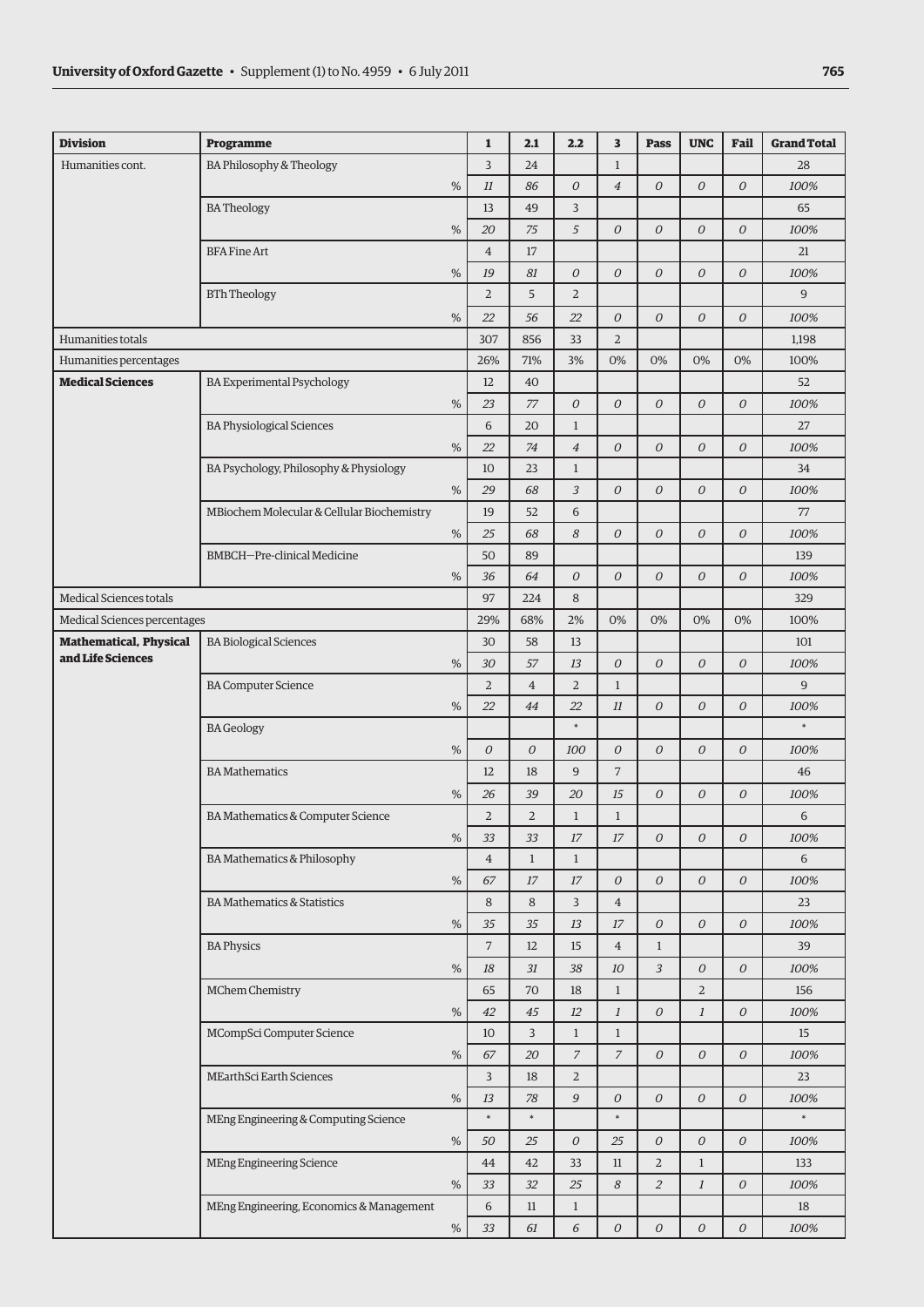| <b>Division</b>                                      | <b>Programme</b>                            | $\mathbf{1}$   | 2.1    | 2.2            | 3              | Pass           | <b>UNC</b>     | Fail           | <b>Grand Total</b> |
|------------------------------------------------------|---------------------------------------------|----------------|--------|----------------|----------------|----------------|----------------|----------------|--------------------|
| Mathematical, Physical and                           | <b>MEng Materials Science</b>               | 6              | 14     | $\overline{3}$ |                |                |                |                | 23                 |
| Life Sciences cont.                                  | %                                           | 26             | 61     | 13             | $\overline{O}$ | $\overline{O}$ | $\overline{O}$ | $\overline{O}$ | 100%               |
|                                                      | MEng Materials, Economics & Management      | $\ast$         | $\ast$ | $\ast$         |                |                | $\ast$         |                | $\ast$             |
|                                                      | %                                           | 20             | 20     | 20             | 0              | $\overline{O}$ | 40             | $\overline{O}$ | 100%               |
|                                                      | <b>MMath Mathematics</b>                    | 49             | 38     | 15             | 5              |                |                |                | 107                |
|                                                      | %                                           | 46             | 36     | 14             | 5              | $\overline{O}$ | 0              | $\overline{O}$ | 100%               |
|                                                      | MMath Mathematics & Statistics              | 3              | 8      |                | $\mathbf{1}$   |                |                |                | 12                 |
|                                                      | %                                           | 25             | 67     | 0              | 8              | $\overline{O}$ | 0              | $\overline{O}$ | 100%               |
|                                                      | MMathCompSci Mathematics & Computer Science | 8              | 3      | $\mathbf{1}$   |                |                |                |                | 12                 |
|                                                      | %                                           | 67             | 25     | 8              | 0              | $\mathcal O$   | 0              | $\mathcal O$   | 100%               |
|                                                      | MMathPhil Mathematics & Philosophy          | $\overline{7}$ | 8      | $\mathbf{1}$   |                |                |                |                | 16                 |
|                                                      | %                                           | 44             | 50     | 6              | $\overline{O}$ | 0              | $\overline{O}$ | $\overline{O}$ | 100%               |
|                                                      | <b>MPhys Physics</b>                        | 55             | 53     | 13             |                |                |                |                | 121                |
|                                                      | %                                           | 45             | 44     | 11             | $\overline{O}$ | $\overline{O}$ | $\overline{O}$ | $\mathcal O$   | 100%               |
|                                                      | MPhysPhil Physics & Philosophy              |                | 8      |                |                |                |                |                | 8                  |
|                                                      | %                                           | $\mathcal O$   | 100    | $\cal O$       | $\mathcal O$   | 0              | $\mathcal O$   | $\mathcal O$   | 100%               |
| Mathematical, Physical and Life Sciences totals      |                                             | 324            | 381    | 135            | 37             | $\overline{3}$ | 5              |                | 885                |
| Mathematical, Physical and Life Sciences percentages |                                             | 37%            | 43%    | 15%            | 4%             | 0%             | 1%             | 0%             | 100%               |
| <b>Social Sciences</b>                               | BA Archaeology & Anthropology               | $\overline{4}$ | 14     | $\overline{2}$ | $\mathbf{1}$   |                |                |                | 21                 |
|                                                      | %                                           | 19             | 67     | 10             | 5              | 0              | 0              | $\mathcal O$   | 100%               |
|                                                      | BA Economics & Management                   | 16             | 68     | $\overline{4}$ |                |                |                |                | 88                 |
|                                                      | %                                           | 18             | 77     | 5              | $\cal O$       | 0              | 0              | $\mathcal O$   | 100%               |
|                                                      | <b>BA Geography</b>                         | 23             | 62     | $\overline{4}$ |                |                |                |                | 89                 |
|                                                      | %                                           | 26             | 70     | $\overline{4}$ | $\overline{O}$ | 0              | $\overline{O}$ | $\overline{O}$ | 100%               |
|                                                      | <b>BA Human Sciences</b>                    | 8              | 26     | $1\,$          |                |                |                |                | 35                 |
|                                                      | %                                           | 23             | 74     | $\mathfrak{Z}$ | $\Omega$       | $\Omega$       | 0              | $\Omega$       | 100%               |
|                                                      | <b>BA Jurisprudence</b>                     | 27             | 143    | 12             |                |                |                |                | 182                |
|                                                      | %                                           | 15             | 79     | $\overline{z}$ | $\Omega$       | $\overline{O}$ | $\overline{O}$ | $\overline{O}$ | 100%               |
|                                                      | BA Jurisprudence (with Law in Europe)       | 8              | 16     | $\overline{3}$ |                |                |                |                | 27                 |
|                                                      | %                                           | 30             | 59     | 11             | $\overline{O}$ | 0              | $\overline{O}$ | $\overline{O}$ | 100%               |
|                                                      | BA Philosophy, Politics & Economics         | 54             | 171    | 13             |                |                |                |                | 238                |
|                                                      | %                                           | 23             | 72     | 5              | $\overline{O}$ | 0              | $\overline{O}$ | $\overline{O}$ | 100%               |
| Social Sciences totals                               |                                             | 140            | 500    | 39             | $\mathbf{1}$   |                |                |                | 680                |
| Social Sciences percentages                          |                                             | 21%            | 74%    | 6%             | 0%             | 0%             | 0%             | 0%             | 100%               |
| <b>Total</b>                                         |                                             | 868            | 1,961  | 215            | 40             | 3              | 5              | $\mathbf{O}$   | 3,092              |
| <b>Percentage total</b>                              |                                             | 28%            | 63%    | 7%             | 1%             | 0%             | 0%             | 0%             | 100%               |

## **Table 2: Number and proportion of students achieving each class in FHS, BFA and BTh by gender**

Table 2a: Gender summary

| Gender           |     | 2.1   | 2.2 | 3              | <b>Pass</b>    | <b>UNC</b> | Fail     | <b>Grand Total</b> |
|------------------|-----|-------|-----|----------------|----------------|------------|----------|--------------------|
| Female           | 342 | 983   | 91  | 9              |                |            |          | 1,425              |
| %                | 24  | 69    | 6   |                | $\overline{O}$ | $\Omega$   | $\Omega$ | 100%               |
| Male             | 526 | 978   | 124 | 31             | 3              | 5          |          | 1,667              |
| %                | 32  | 59    | 7   | $\overline{2}$ | 0              | $\Omega$   | $\Omega$ | 100%               |
| <b>Total</b>     | 868 | 1,961 | 215 | 40             | 3              | 5          |          | 3,092              |
| Percentage total | 28% | 63%   | 7%  | 1%             | 0%             | 0%         | 0%       | 100%               |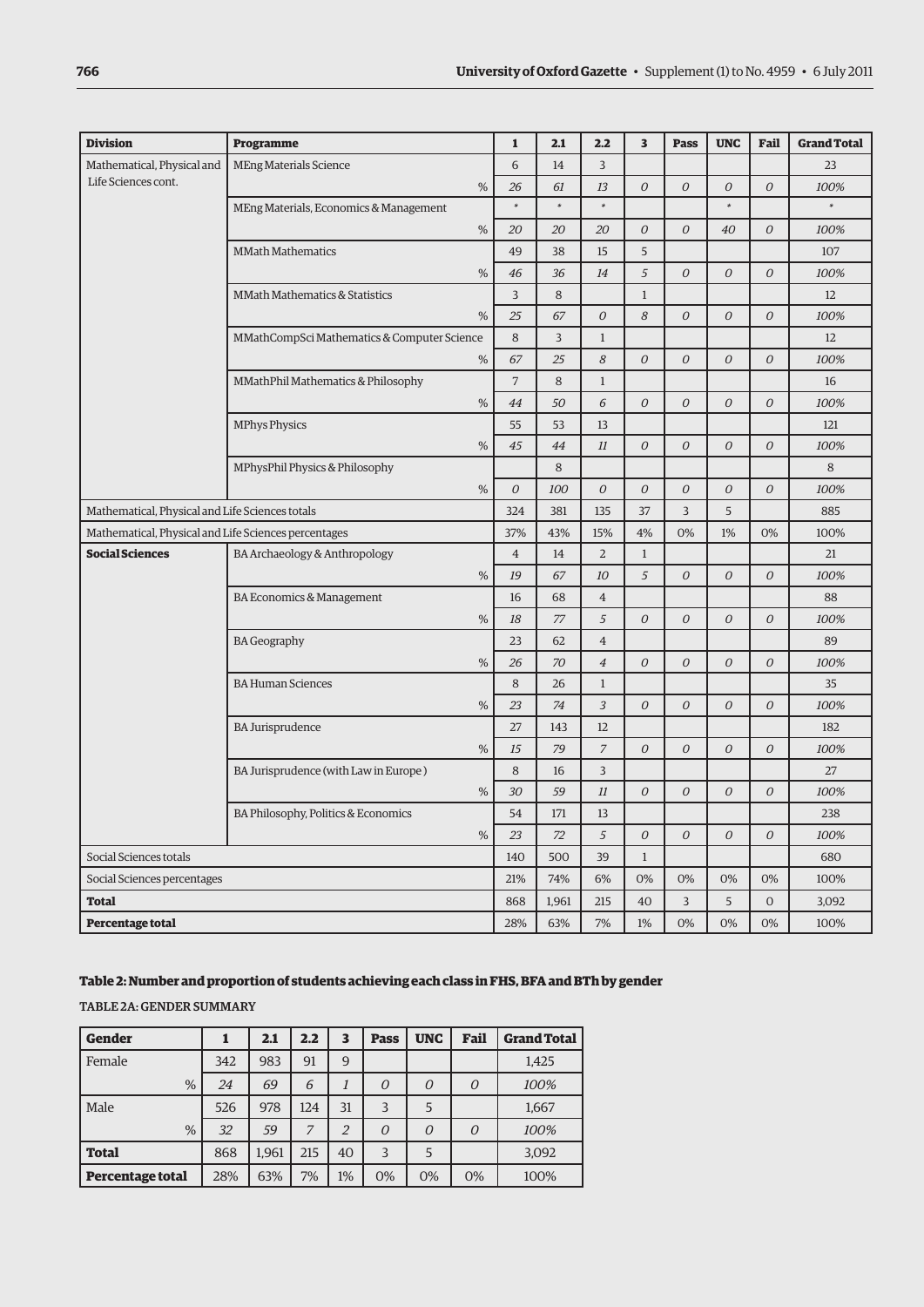#### Table 2b: By course andgender

| Programme                                        | Gender | 1                | 2.1            | 2.2              | 3                | <b>Pass</b>      | <b>UNC</b>       | Fail             | <b>Grand Total</b> |
|--------------------------------------------------|--------|------------------|----------------|------------------|------------------|------------------|------------------|------------------|--------------------|
| BA Ancient & Modern History                      | Female | $\overline{2}$   | 6              |                  |                  |                  |                  |                  | 8                  |
|                                                  | $\%$   | 25               | 75             | $\overline{O}$   | $\mathcal O$     | 0                | 0                | $\boldsymbol{O}$ | 100%               |
|                                                  | Male   | $\overline{4}$   | 6              |                  |                  |                  |                  |                  | 10                 |
|                                                  | $\%$   | 40               | 60             | $\boldsymbol{O}$ | $\mathcal O$     | ${\cal O}$       | 0                | $\boldsymbol{O}$ | 100%               |
| BA Ancient & Modern History total                |        | 6                | 12             |                  |                  |                  |                  |                  | 18                 |
|                                                  | %      | 33%              | 67%            | 0%               | 0%               | 0%               | 0%               | 0%               | 100%               |
| BA Archaeology & Anthropology                    | Female | 3                | 9              |                  |                  |                  |                  |                  | 12                 |
|                                                  | $\%$   | 25               | 75             | $\boldsymbol{O}$ | $\mathcal O$     | ${\cal O}$       | ${\cal O}$       | $\boldsymbol{O}$ | 100%               |
|                                                  | Male   | $1\,$            | 5              | $\overline{2}$   | $\mathbf{1}$     |                  |                  |                  | 9                  |
|                                                  | $\%$   | $11\,$           | 56             | 22               | 11               | ${\cal O}$       | $\boldsymbol{O}$ | $\boldsymbol{O}$ | 100%               |
| BA Archaeology & Anthropology total              |        | $\overline{4}$   | 14             | $\overline{2}$   | $\mathbf{1}$     |                  |                  |                  | 21                 |
|                                                  | %      | 19%              | 67%            | 10%              | 5%               | 0%               | 0%               | 0%               | 100%               |
| <b>BA Biological Sciences</b>                    | Female | 20               | 38             | 9                |                  |                  |                  |                  | 67                 |
|                                                  | $\%$   | 30               | 57             | 13               | $\mathcal O$     | ${\cal O}$       | ${\cal O}$       | $\boldsymbol{O}$ | 100%               |
|                                                  | Male   | 10               | 20             | $\overline{4}$   |                  |                  |                  |                  | 34                 |
|                                                  | $\%$   | 29               | 59             | 12               | $\overline{O}$   | $\overline{O}$   | $\boldsymbol{O}$ | $\boldsymbol{O}$ | 100%               |
| <b>BA Biological Sciences total</b>              |        | 30               | 58             | 13               |                  |                  |                  |                  | 101                |
|                                                  | %      | 30%              | 57%            | 13%              | 0%               | 0%               | 0%               | 0%               | 100%               |
| BA Classical Archaeology & Ancient History       | Female | $\sqrt{2}$       | 12             |                  |                  |                  |                  |                  | 14                 |
|                                                  | %      | 14               | 86             | $\overline{O}$   | $\overline{O}$   | $\overline{O}$   | ${\cal O}$       | $\overline{O}$   | 100%               |
|                                                  | Male   | $\mathbf{1}$     | 5              |                  |                  |                  |                  |                  | 6                  |
|                                                  | $\%$   | 17               | 83             | $\overline{O}$   | $\overline{O}$   | $\overline{O}$   | $\cal O$         | ${\cal O}$       | 100%               |
| BA Classical Archaeology & Ancient History total |        | 3                | 17             |                  |                  |                  |                  |                  | 20                 |
|                                                  | %      | 15%              | 85%            | 0%               | 0%               | 0%               | 0%               | 0%               | 100%               |
| <b>BA Classics &amp; English</b>                 | Female |                  | $\ast$         |                  |                  |                  |                  |                  | $\ast$             |
|                                                  | $\%$   | 0                | 100            | $\mathcal O$     | $\boldsymbol{O}$ | ${\cal O}$       | $\cal O$         | $\boldsymbol{O}$ | 100%               |
|                                                  | Male   | $\ast$           | $\ast$         |                  |                  |                  |                  |                  | $\ast$             |
|                                                  | $\%$   | 33               | 67             | $\overline{O}$   | $\overline{O}$   | $\overline{O}$   | $\cal O$         | ${\cal O}$       | 100%               |
| BA Classics & English total                      |        | $\mathbf{1}$     | 6              |                  |                  |                  |                  |                  | $\overline{7}$     |
|                                                  | %      | 14%              | 86%            | 0%               | 0%               | 0%               | 0%               | 0%               | 100%               |
| BA Classics & Modern Languages                   | Female | $\ast$           | $\ast$         |                  |                  |                  |                  |                  | $\ast$             |
|                                                  | $\%$   | 40               | 60             | $\boldsymbol{O}$ | $\mathcal O$     | ${\cal O}$       | ${\cal O}$       | $\cal O$         | 100%               |
| BA Classics & Modern Languages total             |        | $\ast$           | $\ast$         |                  |                  |                  |                  |                  | $\ast$             |
|                                                  | %      | 40%              | 60%            | 0%               | 0%               | 0%               | 0%               | 0%               | 100%               |
| <b>BA Computer Science</b>                       | Female |                  | $\ast$         | $^\ast$          |                  |                  |                  |                  | $\ast$             |
|                                                  | $\%$   | ${\cal O}$       | 50             | 50               | $\mathcal O$     | ${\cal O}$       | ${\cal O}$       | ${\cal O}$       | 100%               |
|                                                  | Male   | $\ast$           | $\ast$         | $\ast$           | $\ast$           |                  |                  |                  | $\ast$             |
|                                                  | $\%$   | 29               | 43             | 14               | 14               | $\mathcal O$     | ${\cal O}$       | $\cal O$         | 100%               |
| <b>BA Computer Science total</b>                 |        | $\overline{2}$   | $\overline{4}$ | $\overline{2}$   | $\mathbf{1}$     |                  |                  |                  | 9                  |
|                                                  | $\%$   | 22%              | 44%            | 22%              | 11%              | 0%               | 0%               | 0%               | 100%               |
| <b>BA Classics with Oriental Studies</b>         | Female | $\ast$           |                |                  |                  |                  |                  |                  | $\ast$             |
|                                                  | $\%$   | 100              | $\mathcal O$   | $\mathcal O$     | $\mathcal O$     | 0                | $\cal O$         | $\mathcal O$     | 100%               |
|                                                  | Male   |                  | $\ast$         |                  |                  |                  |                  |                  | $\ast$             |
|                                                  | $\%$   | 0                | 100            | $\mathcal O$     | 0                | $\boldsymbol{O}$ | ${\cal O}$       | ${\cal O}$       | 100%               |
| BA Classics with Oriental Studies total          |        | $\ast$           | $\ast$         |                  |                  |                  |                  |                  | $\ast$             |
|                                                  | %      | 50%              | 50%            | 0%               | 0%               | 0%               | 0%               | 0%               | 100%               |
| <b>BA Oriental Studies with Classics</b>         | Female |                  | $\ast$         |                  |                  |                  |                  |                  | $\ast$             |
|                                                  | $\%$   | $\boldsymbol{O}$ | 100            | $\mathcal O$     | 0                | $\boldsymbol{O}$ | $\boldsymbol{O}$ | ${\cal O}$       | 100%               |
| BA Oriental Studies with Classics total          |        |                  | $\ast$         |                  |                  |                  |                  |                  | $\ast$             |
|                                                  | $\%$   | 0%               | 100%           | 0%               | 0%               | 0%               | 0%               | 0%               | 100%               |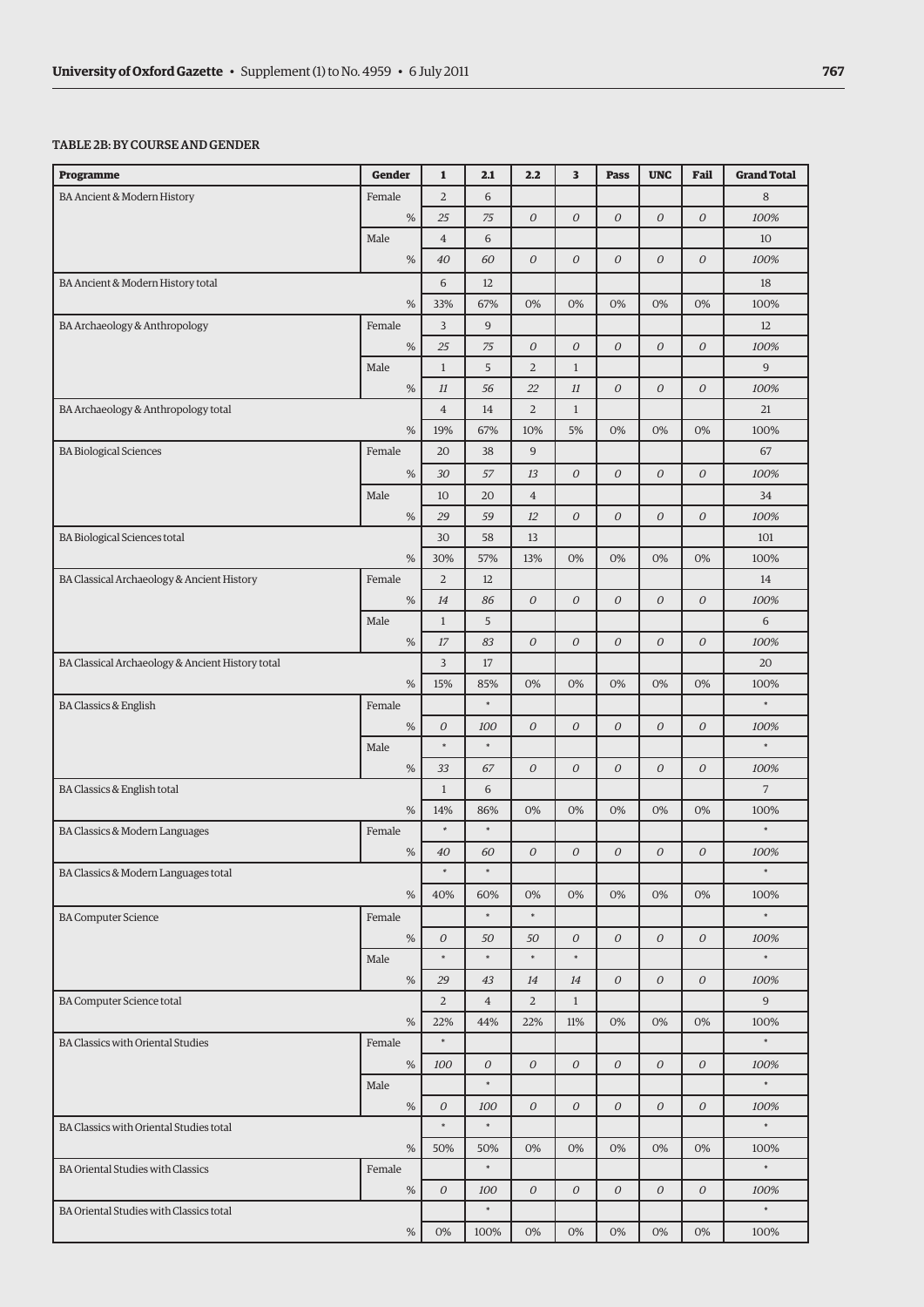| Programme                                    | <b>Gender</b> | $\mathbf{1}$     | 2.1              | 2.2              | $\overline{\mathbf{3}}$ | <b>Pass</b>      | <b>UNC</b>       | Fail             | <b>Grand Total</b> |
|----------------------------------------------|---------------|------------------|------------------|------------------|-------------------------|------------------|------------------|------------------|--------------------|
| BA Economics & Management                    | Female        | $\overline{4}$   | 18               | $\overline{2}$   |                         |                  |                  |                  | 24                 |
|                                              | $\%$          | $17\,$           | 75               | 8                | $\boldsymbol{O}$        | $\boldsymbol{O}$ | $\boldsymbol{O}$ | $\mathcal O$     | 100%               |
|                                              | Male          | 12               | 50               | $\overline{2}$   |                         |                  |                  |                  | 64                 |
|                                              | $\%$          | 19               | 78               | 3                | $\boldsymbol{O}$        | $\boldsymbol{O}$ | $\boldsymbol{O}$ | $\mathcal O$     | 100%               |
| BA Economics & Management total              |               | 16               | 68               | $\overline{4}$   |                         |                  |                  |                  | 88                 |
|                                              | %             | 18%              | 77%              | 5%               | 0%                      | 0%               | 0%               | 0%               | 100%               |
| BA English & Modern Languages                | Female        | $\ast$           | $\ast$           |                  |                         |                  |                  |                  | $\ast$             |
|                                              | $\%$          | 31               | 69               | $\overline{O}$   | $\overline{O}$          | 0                | ${\cal O}$       | $\mathcal O$     | 100%               |
|                                              | Male          | $\ast$           | $\ast$           |                  |                         |                  |                  |                  | $\ast$             |
|                                              | $\%$          | 25               | 75               | ${\cal O}$       | $\boldsymbol{O}$        | $\boldsymbol{O}$ | 0                | ${\cal O}$       | 100%               |
| BA English & Modern Languages total          |               | 6                | 14               |                  |                         |                  |                  |                  | 20                 |
|                                              | %             | 30%              | 70%              | 0%               | 0%                      | 0%               | 0%               | 0%               | 100%               |
| BA English Language & Literature             | Female        | 32               | 115              | $\mathbf{1}$     |                         |                  |                  |                  | 148                |
|                                              | $\%$          | 22               | 78               | $\cal I$         | $\mathcal O$            | $\mathcal O$     | $\cal O$         | $\mathcal O$     | 100%               |
|                                              | Male          | 28               | 62               | $\mathbf{1}$     | $\mathbf{1}$            |                  |                  |                  | 92                 |
|                                              | $\%$          | 30               | 67               | $\cal I$         | $\mathfrak{1}$          | $\boldsymbol{O}$ | $\boldsymbol{O}$ | $\mathcal O$     | 100%               |
| BA English Language & Literature total       |               | 60               | 177              | $\overline{2}$   | $\mathbf{1}$            |                  |                  |                  | 240                |
|                                              | %             | 25%              | 74%              | 1%               | 0%                      | 0%               | 0%               | 0%               | 100%               |
| BA European & Middle Eastern Languages       | Female        | $\ast$           | $\ast$           |                  |                         |                  |                  |                  | $\ast$             |
|                                              | $\%$          | 50               | 50               | $\boldsymbol{O}$ | $\overline{O}$          | ${\cal O}$       | $\cal O$         | $\cal O$         | 100%               |
|                                              | Male          | $\ast$           | $\ast$           | $\ast$           |                         |                  |                  |                  | $\ast$             |
|                                              | $\%$          | 17<br>3          | 67               | 17               | ${\cal O}$              | ${\cal O}$       | $\cal O$         | ${\cal O}$       | 100%               |
| BA European & Middle Eastern Languages total |               |                  | 6                | $1\,$            |                         |                  |                  |                  | 10                 |
|                                              | %             | 30%              | 60%              | 10%              | 0%                      | 0%               | 0%               | 0%               | 100%               |
| <b>BA Experimental Psychology</b>            | Female        | 9                | 29               |                  |                         |                  |                  |                  | 38                 |
|                                              | $\%$          | 24               | 76               | ${\cal O}$       | ${\cal O}$              | ${\cal O}$       | $\cal O$         | ${\cal O}$       | 100%               |
|                                              | Male          | 3                | 11               |                  |                         |                  |                  |                  | 14                 |
|                                              | $\%$          | 21               | 79               | $\overline{O}$   | $\mathcal O$            | ${\cal O}$       | $\cal O$         | $\cal O$         | 100%               |
| BA Experimental Psychology total             | $\%$          | 12<br>23%        | 40<br>77%        | 0%               | 0%                      | 0%               | 0%               | 0%               | 52<br>100%         |
| <b>BA Geography</b>                          | Female        | 9                | 36               | $\overline{4}$   |                         |                  |                  |                  | 49                 |
|                                              | $\%$          | 18               | 73               | 8                | $\mathcal O$            | $\boldsymbol{O}$ | ${\cal O}$       | $\boldsymbol{O}$ | 100%               |
|                                              | Male          | 14               | 26               |                  |                         |                  |                  |                  | 40                 |
|                                              | $\%$          | 35               | 65               | ${\cal O}$       | ${\cal O}$              | $\mathcal O$     | ${\cal O}$       | ${\cal O}$       | 100%               |
| <b>BA Geography total</b>                    |               | 23               | 62               | $\overline{4}$   |                         |                  |                  |                  | 89                 |
|                                              | $\%$          | 26%              | 70%              | 4%               | 0%                      | 0%               | 0%               | 0%               | 100%               |
| <b>BA</b> Geology                            | Female        |                  |                  | $\ast$           |                         |                  |                  |                  | $\ast$             |
|                                              | $\%$          | ${\cal O}$       | $\boldsymbol{O}$ | 100              | $\mathcal O$            | ${\cal O}$       | ${\cal O}$       | ${\cal O}$       | 100%               |
|                                              | Male          |                  |                  | $\ast$           |                         |                  |                  |                  | $\ast$             |
|                                              | $\%$          | $\boldsymbol{O}$ | $\boldsymbol{O}$ | 100              | ${\cal O}$              | ${\cal O}$       | ${\cal O}$       | ${\cal O}$       | 100%               |
| <b>BA</b> Geology total                      |               |                  |                  | $\ast$           |                         |                  |                  |                  | $\ast$             |
|                                              | $\%$          | 0%               | 0%               | 100%             | 0%                      | 0%               | 0%               | 0%               | 100%               |
| <b>BA History</b>                            | Female        | 27               | 79               |                  |                         |                  |                  |                  | 106                |
|                                              | $\%$          | 25               | 75               | ${\cal O}$       | ${\cal O}$              | ${\cal O}$       | ${\cal O}$       | ${\cal O}$       | 100%               |
|                                              | Male          | 42               | 82               | 5                |                         |                  |                  |                  | 129                |
|                                              | $\%$          | 33               | 64               | $\ensuremath{4}$ | ${\cal O}$              | 0                | ${\cal O}$       | ${\cal O}$       | 100%               |
| <b>BA History total</b>                      |               | 69               | 161              | 5                |                         |                  |                  |                  | 235                |
|                                              | %             | 29%              | 69%              | $2\%$            | 0%                      | 0%               | 0%               | 0%               | 100%               |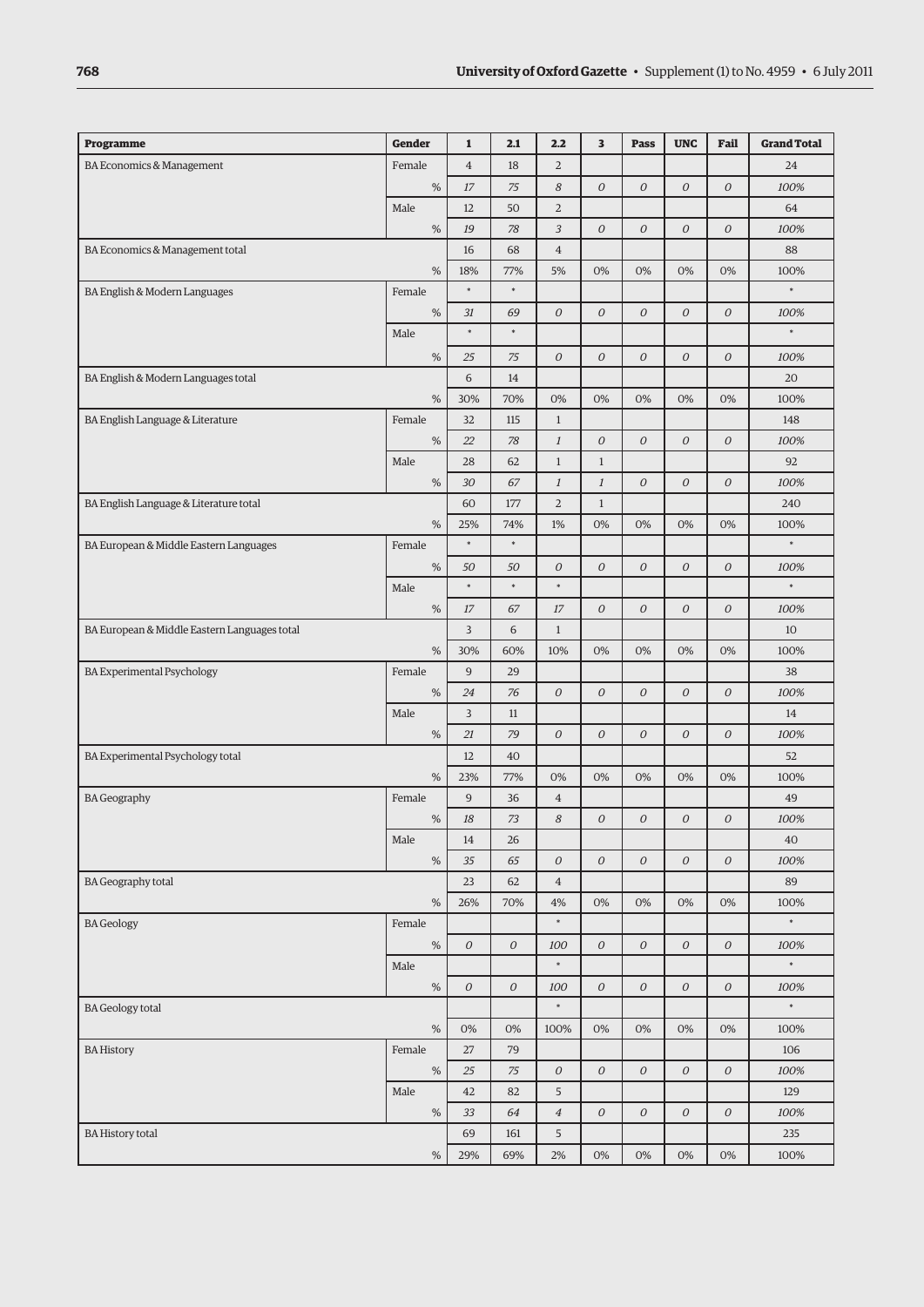| Programme                                  | <b>Gender</b> | $\mathbf{1}$   | 2.1            | 2.2              | 3            | <b>Pass</b>      | <b>UNC</b>       | Fail             | <b>Grand Total</b> |
|--------------------------------------------|---------------|----------------|----------------|------------------|--------------|------------------|------------------|------------------|--------------------|
| <b>BA History &amp; Economics</b>          | Female        |                | $\ast$         |                  |              |                  |                  |                  | $\ast$             |
|                                            | $\%$          | ${\cal O}$     | 100            | $\overline{O}$   | $\mathcal O$ | $\boldsymbol{O}$ | 0                | $\boldsymbol{O}$ | 100%               |
|                                            | Male          | $\ast$         | $\ast$         |                  |              |                  |                  |                  | $\ast$             |
|                                            | $\%$          | 50             | 50             | $\mathcal O$     | $\mathcal O$ | $\cal O$         | 0                | $\mathcal O$     | 100%               |
| BA History & Economics total               |               | 3              | 6              |                  |              |                  |                  |                  | $\overline{9}$     |
|                                            | $\%$          | 33%            | 67%            | 0%               | 0%           | 0%               | 0%               | 0%               | 100%               |
| <b>BA History &amp; English</b>            | Female        | $\ast$         | $\ast$         |                  |              |                  |                  |                  | $\ast$             |
|                                            | $\%$          | 29             | 71             | ${\cal O}$       | $\mathcal O$ | $\mathcal O$     | ${\cal O}$       | ${\cal O}$       | 100%               |
|                                            | Male          |                | $\ast$         |                  |              |                  |                  |                  | $\ast$             |
|                                            | $\%$          | ${\cal O}$     | 100            | $\boldsymbol{O}$ | $\mathcal O$ | $\boldsymbol{O}$ | 0                | $\mathcal O$     | 100%               |
| BA History & English total                 |               | $\overline{2}$ | 7              |                  |              |                  |                  |                  | 9                  |
|                                            | $\%$          | 22%            | 78%            | 0%               | 0%           | 0%               | 0%               | 0%               | 100%               |
| BA History & Modern Languages              | Female        | $\mathbf{1}$   | $\overline{7}$ |                  |              |                  |                  |                  | 8                  |
|                                            | $\%$          | 13             | 88             | $\overline{O}$   | $\mathcal O$ | ${\cal O}$       | ${\cal O}$       | $\mathcal O$     | 100%               |
|                                            | Male          | 5              | $\overline{4}$ |                  |              |                  |                  |                  | $\overline{9}$     |
|                                            | $\%$          | 56             | 44             | ${\cal O}$       | ${\cal O}$   | ${\cal O}$       | ${\cal O}$       | ${\cal O}$       | 100%               |
| BA History & Modern Languages total        |               | 6              | 11             |                  |              |                  |                  |                  | 17                 |
|                                            | $\%$          | 35%            | 65%            | 0%               | 0%           | 0%               | 0%               | 0%               | 100%               |
| <b>BA History &amp; Politics</b>           | Female        | 3              | 11             |                  |              |                  |                  |                  | 14                 |
|                                            | $\%$          | 21             | 79             | ${\cal O}$       | ${\cal O}$   | ${\cal O}$       | ${\cal O}$       | ${\cal O}$       | 100%               |
|                                            | Male          | $\overline{7}$ | 23             |                  |              |                  |                  |                  | 30                 |
|                                            | $\%$          | 23             | 77             | ${\cal O}$       | $\mathcal O$ | ${\cal O}$       | ${\cal O}$       | ${\cal O}$       | 100%               |
| BA History & Politics total                |               | 10             | 34             |                  |              |                  |                  |                  | 44                 |
|                                            | $\%$          | 23%            | 77%            | 0%               | 0%           | 0%               | 0%               | 0%               | 100%               |
| <b>BA Modern History</b>                   | Female        |                | $\ast$         |                  |              |                  |                  |                  | $\ast$             |
|                                            | $\%$          | ${\cal O}$     | 100            | $\boldsymbol{O}$ | $\mathcal O$ | $\boldsymbol{O}$ | ${\cal O}$       | ${\cal O}$       | 100%               |
| BA Modern History total                    |               |                | $\ast$         |                  |              |                  |                  |                  | $\ast$             |
|                                            | $\%$          | 0%             | 100%           | 0%               | 0%           | 0%               | 0%               | 0%               | 100%               |
| BA Modern History & Economics              | Female        |                | $\ast$         |                  |              |                  |                  |                  | $\ast$             |
|                                            | $\%$          | 0              | 100            | $\boldsymbol{O}$ | $\mathcal O$ | $\boldsymbol{O}$ | 0                | $\mathcal O$     | 100%               |
| BA Modern History & Economics total        |               |                | $\ast$         |                  |              |                  |                  |                  | $\ast$             |
|                                            | $\%$          | 0%             | 100%           | 0%               | 0%           | 0%               | 0%               | 0%               | 100%               |
| BA Modern History & Modern Languages       | Female        | $\ast$         |                |                  |              |                  |                  |                  | $\ast$             |
|                                            | $\%$          | 100            | 0              | ${\cal O}$       | $\mathcal O$ | ${\cal O}$       | ${\cal O}$       | ${\cal O}$       | 100%               |
|                                            | Male          |                | $\ast$         |                  |              |                  |                  |                  | $\ast$             |
|                                            | $\%$          | ${\cal O}$     | 100            | $\mathcal O$     | $\mathcal O$ | 0                | $\boldsymbol{O}$ | $\mathcal O$     | 100%               |
| BA Modern History & Modern Languages total |               | $\ast$         | $\ast$         |                  |              |                  |                  |                  | $\ast$             |
|                                            | $\%$          | 50%            | 50%            | 0%               | 0%           | 0%               | 0%               | 0%               | 100%               |
| <b>BA History of Art</b>                   | Female        | $\ast$         | $\ast$         |                  |              |                  |                  |                  | $\ast$             |
|                                            | $\%$          | 57             | 43             | ${\cal O}$       | $\mathcal O$ | $\mathcal O$     | ${\cal O}$       | ${\cal O}$       | 100%               |
|                                            | Male          | $\ast$         | $\ast$         |                  |              |                  |                  |                  | $\ast$             |
|                                            | $\%$          | 50             | 50             | ${\cal O}$       | $\mathcal O$ | $\mathcal O$     | 0                | ${\cal O}$       | 100%               |
| BA History of Art total                    |               | 5              | $\overline{4}$ |                  |              |                  |                  |                  | 9                  |
|                                            | $\%$          | 56%            | 44%            | 0%               | 0%           | 0%               | 0%               | 0%               | 100%               |
| <b>BA Human Sciences</b>                   | Female        | $\overline{4}$ | 21             | $\mathbf{1}$     |              |                  |                  |                  | 26                 |
|                                            | $\%$          | $15\,$         | 81             | $\overline{4}$   | $\mathcal O$ | $\mathcal O$     | ${\cal O}$       | ${\cal O}$       | 100%               |
|                                            | Male          | $\overline{4}$ | 5              |                  |              |                  |                  |                  | 9                  |
|                                            | $\%$          | 44             | 56             | $\boldsymbol{O}$ | $\mathcal O$ | $\mathcal O$     | ${\cal O}$       | ${\cal O}$       | 100%               |
| <b>BA Human Sciences total</b>             |               | 8              | 26             | $\,1$            |              |                  |                  |                  | 35                 |
|                                            | $\%$          | 23%            | 74%            | 3%               | 0%           | 0%               | $0\%$            | 0%               | 100%               |
|                                            |               |                |                |                  |              |                  |                  |                  |                    |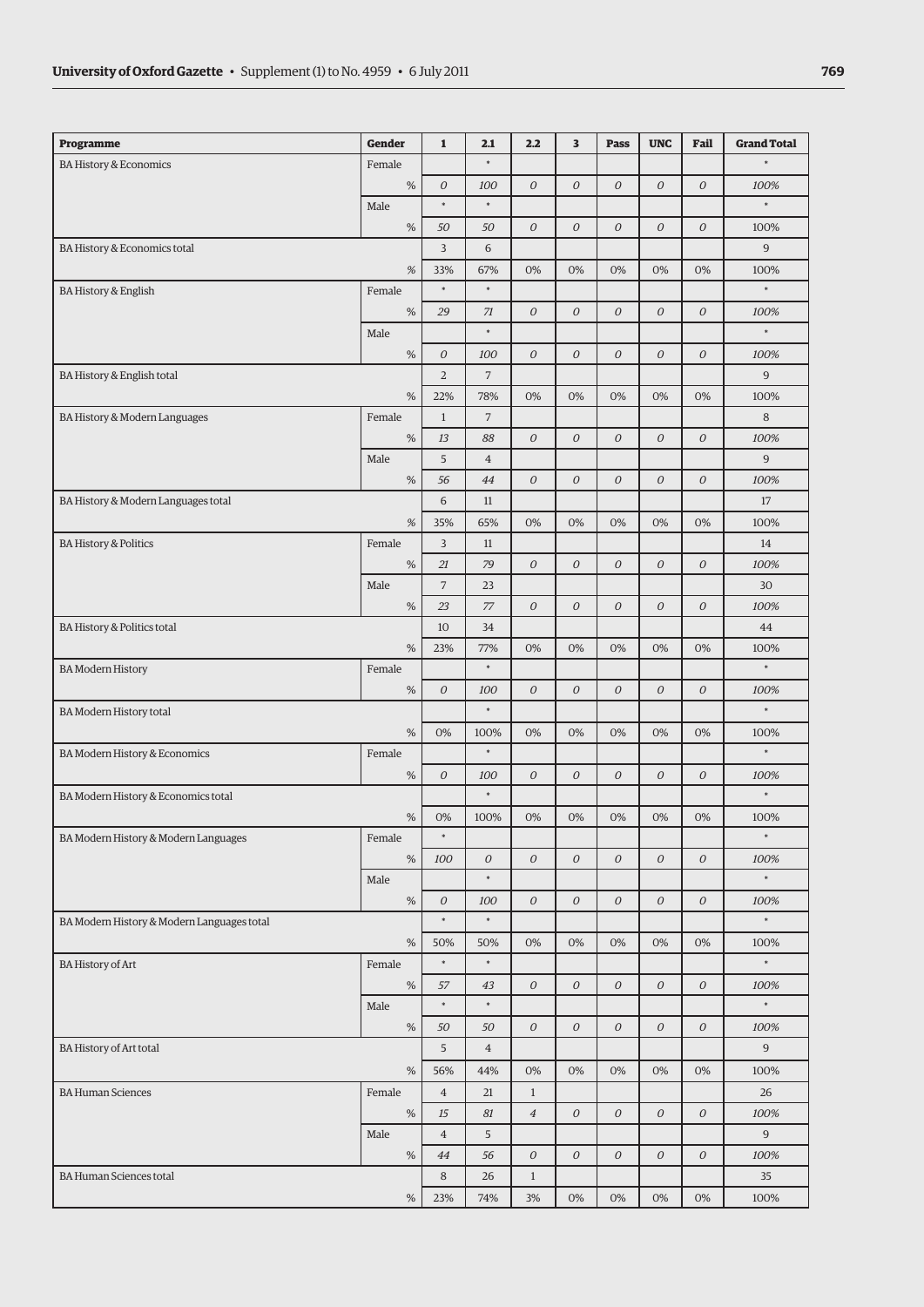| Programme                                   | Gender | $\mathbf{1}$   | 2.1            | 2.2              | 3                | <b>Pass</b>      | <b>UNC</b>       | Fail             | <b>Grand Total</b> |
|---------------------------------------------|--------|----------------|----------------|------------------|------------------|------------------|------------------|------------------|--------------------|
| <b>BA Jurisprudence</b>                     | Female | 11             | 77             | 8                |                  |                  |                  |                  | 96                 |
|                                             | $\%$   | $11\,$         | 80             | 8                | $\boldsymbol{O}$ | 0                | $\mathcal O$     | $\mathcal O$     | 100%               |
|                                             | Male   | 16             | 66             | $\overline{4}$   |                  |                  |                  |                  | 86                 |
|                                             | $\%$   | 19             | 77             | 5                | ${\cal O}$       | 0                | $\boldsymbol{O}$ | $\mathcal O$     | 100%               |
| BA Jurisprudence total                      |        | 27             | 143            | 12               |                  |                  |                  |                  | 182                |
|                                             | %      | 15%            | 79%            | 7%               | 0%               | 0%               | 0%               | 0%               | 100%               |
| BA Jurisprudence (with Law in Europe)       | Female | $\overline{7}$ | 11             | 3                |                  |                  |                  |                  | 21                 |
|                                             | $\%$   | 33             | 52             | 14               | ${\cal O}$       | $\boldsymbol{O}$ | ${\cal O}$       | $\mathcal O$     | 100%               |
|                                             | Male   | $\mathbf{1}$   | 5              |                  |                  |                  |                  |                  | 6                  |
|                                             | $\%$   | 17             | 83             | $\overline{O}$   | $\overline{O}$   | 0                | $\mathcal O$     | $\mathcal O$     | 100%               |
| BA Jurisprudence (with Law in Europe) total |        | 8              | 16             | 3                |                  |                  |                  |                  | 27                 |
|                                             | %      | 30%            | 59%            | 11%              | 0%               | 0%               | 0%               | 0%               | 100%               |
| BA Literae Humaniores-Course 1              | Female | 10             | 32             | 6                |                  |                  |                  |                  | 48                 |
|                                             | %      | 21             | 67             | 13               | ${\cal O}$       | 0                | ${\cal O}$       | $\boldsymbol{O}$ | 100%               |
|                                             | Male   | 17             | 32             | $\overline{2}$   |                  |                  |                  |                  | 51                 |
|                                             | $\%$   | 33             | 63             | $\overline{4}$   | $\overline{O}$   | $\boldsymbol{O}$ | ${\cal O}$       | $\mathcal O$     | 100%               |
| BA Literae Humaniores-Course 1 total        |        | 27             | 64             | 8                |                  |                  |                  |                  | 99                 |
|                                             | %      | 27%            | 65%            | 8%               | 0%               | 0%               | 0%               | 0%               | 100%               |
| BA Literae Humaniores-Course 2              | Female | $\,1$          | 8              |                  |                  |                  |                  |                  | $\overline{9}$     |
|                                             | %      | 11             | 89             | $\boldsymbol{O}$ | $\boldsymbol{O}$ | $\boldsymbol{O}$ | $\boldsymbol{O}$ | $\mathcal O$     | 100%               |
|                                             | Male   | $\overline{2}$ | 3              | $\mathbf{1}$     |                  |                  |                  |                  | 6                  |
|                                             | $\%$   | 33             | 50             | 17               | ${\cal O}$       | 0                | $\boldsymbol{O}$ | $\mathcal O$     | 100%               |
| BA Literae Humaniores-Course 2 total        |        | 3              | 11             | $\mathbf{1}$     |                  |                  |                  |                  | 15                 |
|                                             | $\%$   | 20%            | 73%            | 7%               | 0%               | 0%               | 0%               | 0%               | 100%               |
| <b>BA Mathematics</b>                       | Female | $\overline{4}$ | 6              | 3                | $\overline{2}$   |                  |                  |                  | 15                 |
|                                             | $\%$   | 27             | 40             | 20               | 13               | 0                | $\boldsymbol{O}$ | $\boldsymbol{O}$ | 100%               |
|                                             | Male   | 8              | 12             | 6                | 5                |                  |                  |                  | 31                 |
|                                             | %      | 26             | 39             | 19               | 16               | $\boldsymbol{O}$ | $\overline{O}$   | $\overline{O}$   | 100%               |
| <b>BA</b> Mathematics total                 |        | 12             | 18             | 9                | 7                |                  |                  |                  | 46                 |
|                                             | %      | 26%            | 39%            | 20%              | 15%              | 0%               | 0%               | 0%               | 100%               |
| BA Mathematics & Computer Science           | Male   | $\overline{2}$ | $\overline{a}$ | $\mathbf{1}$     | $\mathbf{1}$     |                  |                  |                  | 6                  |
|                                             | $\%$   | 33             | 33             | 17               | $17$             | 0                | $\boldsymbol{O}$ | $\boldsymbol{O}$ | 100%               |
| BA Mathematics & Computer Science total     |        | $\overline{2}$ | $\overline{a}$ | $\,1$            | $\mathbf{1}$     |                  |                  |                  | 6                  |
|                                             | %      | 33%            | 33%            | 17%              | 17%              | 0%               | 0%               | 0%               | 100%               |
| BA Mathematics & Philosophy                 | Female | $\ast$         |                | $\ast$           |                  |                  |                  |                  | $\ast$             |
|                                             | $\%$   | 50             | $\cal O$       | 50               | $\overline{O}$   | ${\cal O}$       | ${\cal O}$       | $\mathcal O$     | 100%               |
|                                             | Male   | $\ast$         | $\ast$         |                  |                  |                  |                  |                  | $\ast$             |
|                                             | $\%$   | 75             | 25             | ${\cal O}$       | $\boldsymbol{O}$ | 0                | $\cal O$         | $\mathcal O$     | 100%               |
| BA Mathematics & Philosophy total           |        | $\overline{4}$ | $\mathbf{1}$   | $\mathbf{1}$     |                  |                  |                  |                  | 6                  |
|                                             | $\%$   | 67%            | 17%            | 17%              | 0%               | 0%               | 0%               | 0%               | 100%               |
| <b>BA Mathematics &amp; Statistics</b>      | Female | $\overline{2}$ | $\overline{4}$ | $\mathbf{1}$     | 3                |                  |                  |                  | 10                 |
|                                             | $\%$   | 20             | 40             | 10               | 30               | $\cal O$         | $\cal O$         | $\cal O$         | 100%               |
|                                             | Male   | $\sqrt{6}$     | $\overline{4}$ | $\overline{2}$   | $\mathbf{1}$     |                  |                  |                  | 13                 |
|                                             | $\%$   | 46             | 31             | 15               | 8                | ${\cal O}$       | ${\cal O}$       | $\mathcal O$     | 100%               |
| BA Mathematics & Statistics total           |        | $\,8\,$        | 8              | 3                | $\overline{4}$   |                  |                  |                  | 23                 |
|                                             | $\%$   | 35%            | 35%            | 13%              | 17%              | 0%               | 0%               | 0%               | 100%               |
| <b>BA Modern Languages</b>                  | Female | 28             | 99             | $\overline{3}$   |                  |                  |                  |                  | 130                |
|                                             | $\%$   | 22             | 76             | $\overline{2}$   | $\overline{O}$   | $\overline{O}$   | $\cal O$         | $\mathcal O$     | 100%               |
|                                             | Male   | 13             | 44             | $\overline{2}$   |                  |                  |                  |                  | 59                 |
|                                             | $\%$   | 22             | 75             | $\mathfrak{Z}$   | $\cal O$         | $\cal O$         | $\mathcal O$     | ${\cal O}$       | 100%               |
| BA Modern Languages total                   |        | 41             | 143            | 5                |                  |                  |                  |                  | 189                |
|                                             | $\%$   | 22%            | 76%            | 3%               | 0%               | 0%               | 0%               | 0%               | 100%               |
|                                             |        |                |                |                  |                  |                  |                  |                  |                    |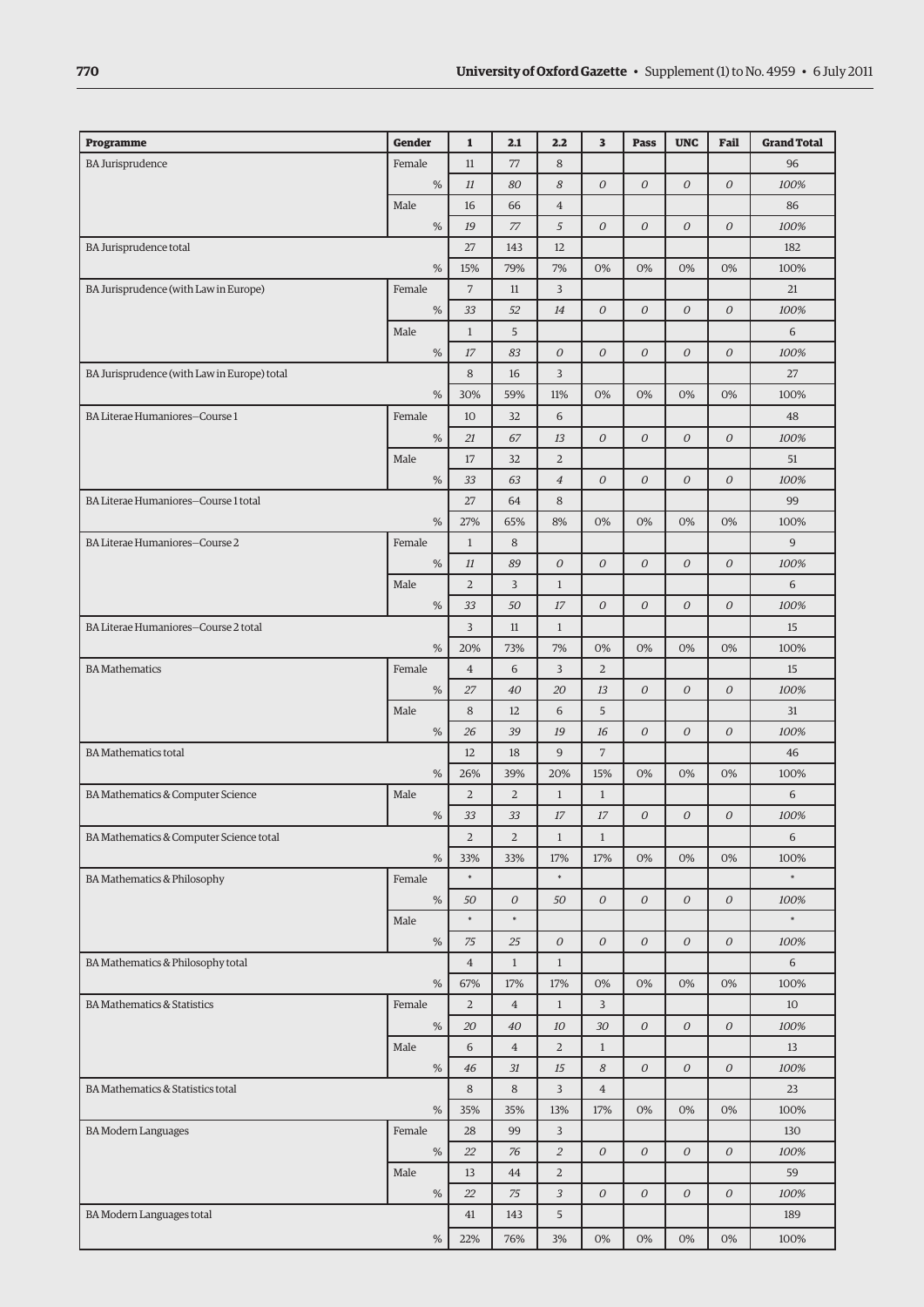| 9<br>$\overline{2}$<br>19<br><b>BA Music</b><br>Female<br>30<br>7<br>$\overline{O}$<br>${\cal O}$<br>0<br>${\cal O}$<br>$\%$<br>30<br>63<br>100%<br>Male<br>33<br>11<br>22<br>$\%$<br>33<br>67<br>$\mathcal O$<br>$\boldsymbol{O}$<br>0<br>0<br>$\mathcal O$<br>100%<br>$\overline{2}$<br><b>BA Music total</b><br>20<br>41<br>63<br>$\%$<br>32%<br>65%<br>3%<br>0%<br>0%<br>0%<br>0%<br>100%<br><b>BA Oriental Studies</b><br>Female<br>$\overline{4}$<br>10<br>$1\,$<br>15<br>$\overline{7}$<br>${\cal O}$<br>${\cal O}$<br>$\%$<br>27<br>67<br>$\mathcal O$<br>$\mathcal O$<br>100%<br>$\overline{7}$<br>3<br>Male<br>13<br>23<br>$\%$<br>30<br>13<br>$\mathcal O$<br>$\boldsymbol{O}$<br>0<br>$\mathcal O$<br>100%<br>57<br><b>BA Oriental Studies total</b><br>23<br>$\overline{4}$<br>38<br>11<br>$\%$<br>29%<br>61%<br>11%<br>0%<br>0%<br>0%<br>0%<br>100%<br>Female<br>3<br>9<br>BA Philosophy & Modern Languages<br>12<br>$\%$<br>${\cal O}$<br>$\cal O$<br>${\cal O}$<br>0<br>${\cal O}$<br>25<br>75<br>100%<br>$\overline{2}$<br>$\overline{7}$<br>$\overline{9}$<br>Male<br>${\cal O}$<br>${\cal O}$<br>${\cal O}$<br>${\cal O}$<br>$\%$<br>78<br>$\mathcal O$<br>100%<br>22<br>5<br>BA Philosophy & Modern Languages total<br>16<br>21<br>%<br>24%<br>76%<br>0%<br>0%<br>0%<br>0%<br>0%<br>100%<br>BA Philosophy, Politics & Economics<br>Female<br>13<br>$\,8\,$<br>87<br>66<br>$\%$<br>$\mathfrak{g}$<br>$\mathcal O$<br>$\boldsymbol{O}$<br>0<br>$\mathcal O$<br>15<br>76<br>100%<br>Male<br>41<br>105<br>5<br>151<br>$\%$<br>27<br>70<br>3<br>$\mathcal O$<br>$\boldsymbol{O}$<br>0<br>$\mathcal O$<br>100%<br>BA Philosophy, Politics & Economics total<br>54<br>13<br>238<br>171<br>$\%$<br>23%<br>72%<br>5%<br>0%<br>0%<br>0%<br>0%<br>100%<br>BA Philosophy & Theology<br>Female<br>$\,1$<br>13<br>12<br>$\%$<br>$\boldsymbol{8}$<br>92<br>$\boldsymbol{O}$<br>$\mathcal O$<br>$\cal O$<br>0<br>$\mathcal O$<br>100%<br>Male<br>$\overline{a}$<br>12<br>$1\,$<br>15<br>$\overline{O}$<br>$\overline{7}$<br>$\overline{O}$<br>0<br>${\cal O}$<br>$\%$<br>13<br>80<br>100%<br>3<br>BA Philosophy & Theology total<br>24<br>$\mathbf{1}$<br>28<br>$\%$<br>11%<br>86%<br>0%<br>4%<br>0%<br>0%<br>0%<br>100%<br>$\mathsf 9$<br><b>BA Physics</b><br>Female<br>$\mathbf{1}$<br>3<br>$\,4\,$<br>$1\,$<br>$\%$<br>$11\,$<br>33<br>44<br>$11\,$<br>$\cal O$<br>0<br>$\mathcal O$<br>100%<br>Male<br>6<br>9<br>$11\,$<br>3<br>$1\,$<br>30<br>$\%$<br>20<br>37<br>10<br>3<br>${\cal O}$<br>${\cal O}$<br>100%<br>30<br><b>BA Physics total</b><br>$\overline{7}$<br>$1\,$<br>12<br>15<br>$\overline{4}$<br>39<br>38%<br>10%<br>0%<br>0%<br>$\%$<br>18%<br>31%<br>3%<br>100%<br>Female<br>5<br><b>BA Physiological Sciences</b><br>15<br>$\mathbf{1}$<br>21<br>$\%$<br>$\sqrt{5}$<br>$\mathcal O$<br>${\cal O}$<br>0<br>${\cal O}$<br>24<br>71<br>100%<br>Male<br>$1\,$<br>5<br>6<br>${\cal O}$<br>$\cal O$<br>$\%$<br>$\cal O$<br>$\mathcal O$<br>${\cal O}$<br>$17$<br>83<br>100%<br><b>BA Physiological Sciences total</b><br>$\sqrt{6}$<br>20<br>$\mathbf{1}$<br>27<br>$\%$<br>4%<br>0%<br>0%<br>$0\%$<br>0%<br>22%<br>74%<br>100%<br>BA Psychology, Philosophy & Physiology<br>Female<br>9<br>$1\,$<br>13<br>23<br>$\%$<br>$\overline{4}$<br>$\mathcal O$<br>$\mathcal O$<br>${\cal O}$<br>${\cal O}$<br>39<br>57<br>100%<br>Male<br>$\,1$<br>10<br>$11\,$<br>$\%$<br>$\mathcal G$<br>${\cal O}$<br>$\mathcal O$<br>$\cal O$<br>${\cal O}$<br>${\cal O}$<br>91<br>100%<br>BA Psychology, Philosophy & Physiology total<br>10<br>23<br>$\mathbf{1}$<br>34<br>$\%$<br>29%<br>68%<br>3%<br>0%<br>0%<br>0%<br>0%<br>100% | Programme | <b>Gender</b> | $\mathbf{1}$ | 2.1 | 2.2 | 3 | <b>Pass</b> | <b>UNC</b> | Fail | <b>Grand Total</b> |
|------------------------------------------------------------------------------------------------------------------------------------------------------------------------------------------------------------------------------------------------------------------------------------------------------------------------------------------------------------------------------------------------------------------------------------------------------------------------------------------------------------------------------------------------------------------------------------------------------------------------------------------------------------------------------------------------------------------------------------------------------------------------------------------------------------------------------------------------------------------------------------------------------------------------------------------------------------------------------------------------------------------------------------------------------------------------------------------------------------------------------------------------------------------------------------------------------------------------------------------------------------------------------------------------------------------------------------------------------------------------------------------------------------------------------------------------------------------------------------------------------------------------------------------------------------------------------------------------------------------------------------------------------------------------------------------------------------------------------------------------------------------------------------------------------------------------------------------------------------------------------------------------------------------------------------------------------------------------------------------------------------------------------------------------------------------------------------------------------------------------------------------------------------------------------------------------------------------------------------------------------------------------------------------------------------------------------------------------------------------------------------------------------------------------------------------------------------------------------------------------------------------------------------------------------------------------------------------------------------------------------------------------------------------------------------------------------------------------------------------------------------------------------------------------------------------------------------------------------------------------------------------------------------------------------------------------------------------------------------------------------------------------------------------------------------------------------------------------------------------------------------------------------------------------------------------------------------------------------------------------------------------------------------------------------------------------------------------------------------------------------------------------------------------------------------------------------------------------------------------------------------------------------------------------------------------------------------------------------------------------------------|-----------|---------------|--------------|-----|-----|---|-------------|------------|------|--------------------|
|                                                                                                                                                                                                                                                                                                                                                                                                                                                                                                                                                                                                                                                                                                                                                                                                                                                                                                                                                                                                                                                                                                                                                                                                                                                                                                                                                                                                                                                                                                                                                                                                                                                                                                                                                                                                                                                                                                                                                                                                                                                                                                                                                                                                                                                                                                                                                                                                                                                                                                                                                                                                                                                                                                                                                                                                                                                                                                                                                                                                                                                                                                                                                                                                                                                                                                                                                                                                                                                                                                                                                                                                                                    |           |               |              |     |     |   |             |            |      |                    |
|                                                                                                                                                                                                                                                                                                                                                                                                                                                                                                                                                                                                                                                                                                                                                                                                                                                                                                                                                                                                                                                                                                                                                                                                                                                                                                                                                                                                                                                                                                                                                                                                                                                                                                                                                                                                                                                                                                                                                                                                                                                                                                                                                                                                                                                                                                                                                                                                                                                                                                                                                                                                                                                                                                                                                                                                                                                                                                                                                                                                                                                                                                                                                                                                                                                                                                                                                                                                                                                                                                                                                                                                                                    |           |               |              |     |     |   |             |            |      |                    |
|                                                                                                                                                                                                                                                                                                                                                                                                                                                                                                                                                                                                                                                                                                                                                                                                                                                                                                                                                                                                                                                                                                                                                                                                                                                                                                                                                                                                                                                                                                                                                                                                                                                                                                                                                                                                                                                                                                                                                                                                                                                                                                                                                                                                                                                                                                                                                                                                                                                                                                                                                                                                                                                                                                                                                                                                                                                                                                                                                                                                                                                                                                                                                                                                                                                                                                                                                                                                                                                                                                                                                                                                                                    |           |               |              |     |     |   |             |            |      |                    |
|                                                                                                                                                                                                                                                                                                                                                                                                                                                                                                                                                                                                                                                                                                                                                                                                                                                                                                                                                                                                                                                                                                                                                                                                                                                                                                                                                                                                                                                                                                                                                                                                                                                                                                                                                                                                                                                                                                                                                                                                                                                                                                                                                                                                                                                                                                                                                                                                                                                                                                                                                                                                                                                                                                                                                                                                                                                                                                                                                                                                                                                                                                                                                                                                                                                                                                                                                                                                                                                                                                                                                                                                                                    |           |               |              |     |     |   |             |            |      |                    |
|                                                                                                                                                                                                                                                                                                                                                                                                                                                                                                                                                                                                                                                                                                                                                                                                                                                                                                                                                                                                                                                                                                                                                                                                                                                                                                                                                                                                                                                                                                                                                                                                                                                                                                                                                                                                                                                                                                                                                                                                                                                                                                                                                                                                                                                                                                                                                                                                                                                                                                                                                                                                                                                                                                                                                                                                                                                                                                                                                                                                                                                                                                                                                                                                                                                                                                                                                                                                                                                                                                                                                                                                                                    |           |               |              |     |     |   |             |            |      |                    |
|                                                                                                                                                                                                                                                                                                                                                                                                                                                                                                                                                                                                                                                                                                                                                                                                                                                                                                                                                                                                                                                                                                                                                                                                                                                                                                                                                                                                                                                                                                                                                                                                                                                                                                                                                                                                                                                                                                                                                                                                                                                                                                                                                                                                                                                                                                                                                                                                                                                                                                                                                                                                                                                                                                                                                                                                                                                                                                                                                                                                                                                                                                                                                                                                                                                                                                                                                                                                                                                                                                                                                                                                                                    |           |               |              |     |     |   |             |            |      |                    |
|                                                                                                                                                                                                                                                                                                                                                                                                                                                                                                                                                                                                                                                                                                                                                                                                                                                                                                                                                                                                                                                                                                                                                                                                                                                                                                                                                                                                                                                                                                                                                                                                                                                                                                                                                                                                                                                                                                                                                                                                                                                                                                                                                                                                                                                                                                                                                                                                                                                                                                                                                                                                                                                                                                                                                                                                                                                                                                                                                                                                                                                                                                                                                                                                                                                                                                                                                                                                                                                                                                                                                                                                                                    |           |               |              |     |     |   |             |            |      |                    |
|                                                                                                                                                                                                                                                                                                                                                                                                                                                                                                                                                                                                                                                                                                                                                                                                                                                                                                                                                                                                                                                                                                                                                                                                                                                                                                                                                                                                                                                                                                                                                                                                                                                                                                                                                                                                                                                                                                                                                                                                                                                                                                                                                                                                                                                                                                                                                                                                                                                                                                                                                                                                                                                                                                                                                                                                                                                                                                                                                                                                                                                                                                                                                                                                                                                                                                                                                                                                                                                                                                                                                                                                                                    |           |               |              |     |     |   |             |            |      |                    |
|                                                                                                                                                                                                                                                                                                                                                                                                                                                                                                                                                                                                                                                                                                                                                                                                                                                                                                                                                                                                                                                                                                                                                                                                                                                                                                                                                                                                                                                                                                                                                                                                                                                                                                                                                                                                                                                                                                                                                                                                                                                                                                                                                                                                                                                                                                                                                                                                                                                                                                                                                                                                                                                                                                                                                                                                                                                                                                                                                                                                                                                                                                                                                                                                                                                                                                                                                                                                                                                                                                                                                                                                                                    |           |               |              |     |     |   |             |            |      |                    |
|                                                                                                                                                                                                                                                                                                                                                                                                                                                                                                                                                                                                                                                                                                                                                                                                                                                                                                                                                                                                                                                                                                                                                                                                                                                                                                                                                                                                                                                                                                                                                                                                                                                                                                                                                                                                                                                                                                                                                                                                                                                                                                                                                                                                                                                                                                                                                                                                                                                                                                                                                                                                                                                                                                                                                                                                                                                                                                                                                                                                                                                                                                                                                                                                                                                                                                                                                                                                                                                                                                                                                                                                                                    |           |               |              |     |     |   |             |            |      |                    |
|                                                                                                                                                                                                                                                                                                                                                                                                                                                                                                                                                                                                                                                                                                                                                                                                                                                                                                                                                                                                                                                                                                                                                                                                                                                                                                                                                                                                                                                                                                                                                                                                                                                                                                                                                                                                                                                                                                                                                                                                                                                                                                                                                                                                                                                                                                                                                                                                                                                                                                                                                                                                                                                                                                                                                                                                                                                                                                                                                                                                                                                                                                                                                                                                                                                                                                                                                                                                                                                                                                                                                                                                                                    |           |               |              |     |     |   |             |            |      |                    |
|                                                                                                                                                                                                                                                                                                                                                                                                                                                                                                                                                                                                                                                                                                                                                                                                                                                                                                                                                                                                                                                                                                                                                                                                                                                                                                                                                                                                                                                                                                                                                                                                                                                                                                                                                                                                                                                                                                                                                                                                                                                                                                                                                                                                                                                                                                                                                                                                                                                                                                                                                                                                                                                                                                                                                                                                                                                                                                                                                                                                                                                                                                                                                                                                                                                                                                                                                                                                                                                                                                                                                                                                                                    |           |               |              |     |     |   |             |            |      |                    |
|                                                                                                                                                                                                                                                                                                                                                                                                                                                                                                                                                                                                                                                                                                                                                                                                                                                                                                                                                                                                                                                                                                                                                                                                                                                                                                                                                                                                                                                                                                                                                                                                                                                                                                                                                                                                                                                                                                                                                                                                                                                                                                                                                                                                                                                                                                                                                                                                                                                                                                                                                                                                                                                                                                                                                                                                                                                                                                                                                                                                                                                                                                                                                                                                                                                                                                                                                                                                                                                                                                                                                                                                                                    |           |               |              |     |     |   |             |            |      |                    |
|                                                                                                                                                                                                                                                                                                                                                                                                                                                                                                                                                                                                                                                                                                                                                                                                                                                                                                                                                                                                                                                                                                                                                                                                                                                                                                                                                                                                                                                                                                                                                                                                                                                                                                                                                                                                                                                                                                                                                                                                                                                                                                                                                                                                                                                                                                                                                                                                                                                                                                                                                                                                                                                                                                                                                                                                                                                                                                                                                                                                                                                                                                                                                                                                                                                                                                                                                                                                                                                                                                                                                                                                                                    |           |               |              |     |     |   |             |            |      |                    |
|                                                                                                                                                                                                                                                                                                                                                                                                                                                                                                                                                                                                                                                                                                                                                                                                                                                                                                                                                                                                                                                                                                                                                                                                                                                                                                                                                                                                                                                                                                                                                                                                                                                                                                                                                                                                                                                                                                                                                                                                                                                                                                                                                                                                                                                                                                                                                                                                                                                                                                                                                                                                                                                                                                                                                                                                                                                                                                                                                                                                                                                                                                                                                                                                                                                                                                                                                                                                                                                                                                                                                                                                                                    |           |               |              |     |     |   |             |            |      |                    |
|                                                                                                                                                                                                                                                                                                                                                                                                                                                                                                                                                                                                                                                                                                                                                                                                                                                                                                                                                                                                                                                                                                                                                                                                                                                                                                                                                                                                                                                                                                                                                                                                                                                                                                                                                                                                                                                                                                                                                                                                                                                                                                                                                                                                                                                                                                                                                                                                                                                                                                                                                                                                                                                                                                                                                                                                                                                                                                                                                                                                                                                                                                                                                                                                                                                                                                                                                                                                                                                                                                                                                                                                                                    |           |               |              |     |     |   |             |            |      |                    |
|                                                                                                                                                                                                                                                                                                                                                                                                                                                                                                                                                                                                                                                                                                                                                                                                                                                                                                                                                                                                                                                                                                                                                                                                                                                                                                                                                                                                                                                                                                                                                                                                                                                                                                                                                                                                                                                                                                                                                                                                                                                                                                                                                                                                                                                                                                                                                                                                                                                                                                                                                                                                                                                                                                                                                                                                                                                                                                                                                                                                                                                                                                                                                                                                                                                                                                                                                                                                                                                                                                                                                                                                                                    |           |               |              |     |     |   |             |            |      |                    |
|                                                                                                                                                                                                                                                                                                                                                                                                                                                                                                                                                                                                                                                                                                                                                                                                                                                                                                                                                                                                                                                                                                                                                                                                                                                                                                                                                                                                                                                                                                                                                                                                                                                                                                                                                                                                                                                                                                                                                                                                                                                                                                                                                                                                                                                                                                                                                                                                                                                                                                                                                                                                                                                                                                                                                                                                                                                                                                                                                                                                                                                                                                                                                                                                                                                                                                                                                                                                                                                                                                                                                                                                                                    |           |               |              |     |     |   |             |            |      |                    |
|                                                                                                                                                                                                                                                                                                                                                                                                                                                                                                                                                                                                                                                                                                                                                                                                                                                                                                                                                                                                                                                                                                                                                                                                                                                                                                                                                                                                                                                                                                                                                                                                                                                                                                                                                                                                                                                                                                                                                                                                                                                                                                                                                                                                                                                                                                                                                                                                                                                                                                                                                                                                                                                                                                                                                                                                                                                                                                                                                                                                                                                                                                                                                                                                                                                                                                                                                                                                                                                                                                                                                                                                                                    |           |               |              |     |     |   |             |            |      |                    |
|                                                                                                                                                                                                                                                                                                                                                                                                                                                                                                                                                                                                                                                                                                                                                                                                                                                                                                                                                                                                                                                                                                                                                                                                                                                                                                                                                                                                                                                                                                                                                                                                                                                                                                                                                                                                                                                                                                                                                                                                                                                                                                                                                                                                                                                                                                                                                                                                                                                                                                                                                                                                                                                                                                                                                                                                                                                                                                                                                                                                                                                                                                                                                                                                                                                                                                                                                                                                                                                                                                                                                                                                                                    |           |               |              |     |     |   |             |            |      |                    |
|                                                                                                                                                                                                                                                                                                                                                                                                                                                                                                                                                                                                                                                                                                                                                                                                                                                                                                                                                                                                                                                                                                                                                                                                                                                                                                                                                                                                                                                                                                                                                                                                                                                                                                                                                                                                                                                                                                                                                                                                                                                                                                                                                                                                                                                                                                                                                                                                                                                                                                                                                                                                                                                                                                                                                                                                                                                                                                                                                                                                                                                                                                                                                                                                                                                                                                                                                                                                                                                                                                                                                                                                                                    |           |               |              |     |     |   |             |            |      |                    |
|                                                                                                                                                                                                                                                                                                                                                                                                                                                                                                                                                                                                                                                                                                                                                                                                                                                                                                                                                                                                                                                                                                                                                                                                                                                                                                                                                                                                                                                                                                                                                                                                                                                                                                                                                                                                                                                                                                                                                                                                                                                                                                                                                                                                                                                                                                                                                                                                                                                                                                                                                                                                                                                                                                                                                                                                                                                                                                                                                                                                                                                                                                                                                                                                                                                                                                                                                                                                                                                                                                                                                                                                                                    |           |               |              |     |     |   |             |            |      |                    |
|                                                                                                                                                                                                                                                                                                                                                                                                                                                                                                                                                                                                                                                                                                                                                                                                                                                                                                                                                                                                                                                                                                                                                                                                                                                                                                                                                                                                                                                                                                                                                                                                                                                                                                                                                                                                                                                                                                                                                                                                                                                                                                                                                                                                                                                                                                                                                                                                                                                                                                                                                                                                                                                                                                                                                                                                                                                                                                                                                                                                                                                                                                                                                                                                                                                                                                                                                                                                                                                                                                                                                                                                                                    |           |               |              |     |     |   |             |            |      |                    |
|                                                                                                                                                                                                                                                                                                                                                                                                                                                                                                                                                                                                                                                                                                                                                                                                                                                                                                                                                                                                                                                                                                                                                                                                                                                                                                                                                                                                                                                                                                                                                                                                                                                                                                                                                                                                                                                                                                                                                                                                                                                                                                                                                                                                                                                                                                                                                                                                                                                                                                                                                                                                                                                                                                                                                                                                                                                                                                                                                                                                                                                                                                                                                                                                                                                                                                                                                                                                                                                                                                                                                                                                                                    |           |               |              |     |     |   |             |            |      |                    |
|                                                                                                                                                                                                                                                                                                                                                                                                                                                                                                                                                                                                                                                                                                                                                                                                                                                                                                                                                                                                                                                                                                                                                                                                                                                                                                                                                                                                                                                                                                                                                                                                                                                                                                                                                                                                                                                                                                                                                                                                                                                                                                                                                                                                                                                                                                                                                                                                                                                                                                                                                                                                                                                                                                                                                                                                                                                                                                                                                                                                                                                                                                                                                                                                                                                                                                                                                                                                                                                                                                                                                                                                                                    |           |               |              |     |     |   |             |            |      |                    |
|                                                                                                                                                                                                                                                                                                                                                                                                                                                                                                                                                                                                                                                                                                                                                                                                                                                                                                                                                                                                                                                                                                                                                                                                                                                                                                                                                                                                                                                                                                                                                                                                                                                                                                                                                                                                                                                                                                                                                                                                                                                                                                                                                                                                                                                                                                                                                                                                                                                                                                                                                                                                                                                                                                                                                                                                                                                                                                                                                                                                                                                                                                                                                                                                                                                                                                                                                                                                                                                                                                                                                                                                                                    |           |               |              |     |     |   |             |            |      |                    |
|                                                                                                                                                                                                                                                                                                                                                                                                                                                                                                                                                                                                                                                                                                                                                                                                                                                                                                                                                                                                                                                                                                                                                                                                                                                                                                                                                                                                                                                                                                                                                                                                                                                                                                                                                                                                                                                                                                                                                                                                                                                                                                                                                                                                                                                                                                                                                                                                                                                                                                                                                                                                                                                                                                                                                                                                                                                                                                                                                                                                                                                                                                                                                                                                                                                                                                                                                                                                                                                                                                                                                                                                                                    |           |               |              |     |     |   |             |            |      |                    |
|                                                                                                                                                                                                                                                                                                                                                                                                                                                                                                                                                                                                                                                                                                                                                                                                                                                                                                                                                                                                                                                                                                                                                                                                                                                                                                                                                                                                                                                                                                                                                                                                                                                                                                                                                                                                                                                                                                                                                                                                                                                                                                                                                                                                                                                                                                                                                                                                                                                                                                                                                                                                                                                                                                                                                                                                                                                                                                                                                                                                                                                                                                                                                                                                                                                                                                                                                                                                                                                                                                                                                                                                                                    |           |               |              |     |     |   |             |            |      |                    |
|                                                                                                                                                                                                                                                                                                                                                                                                                                                                                                                                                                                                                                                                                                                                                                                                                                                                                                                                                                                                                                                                                                                                                                                                                                                                                                                                                                                                                                                                                                                                                                                                                                                                                                                                                                                                                                                                                                                                                                                                                                                                                                                                                                                                                                                                                                                                                                                                                                                                                                                                                                                                                                                                                                                                                                                                                                                                                                                                                                                                                                                                                                                                                                                                                                                                                                                                                                                                                                                                                                                                                                                                                                    |           |               |              |     |     |   |             |            |      |                    |
|                                                                                                                                                                                                                                                                                                                                                                                                                                                                                                                                                                                                                                                                                                                                                                                                                                                                                                                                                                                                                                                                                                                                                                                                                                                                                                                                                                                                                                                                                                                                                                                                                                                                                                                                                                                                                                                                                                                                                                                                                                                                                                                                                                                                                                                                                                                                                                                                                                                                                                                                                                                                                                                                                                                                                                                                                                                                                                                                                                                                                                                                                                                                                                                                                                                                                                                                                                                                                                                                                                                                                                                                                                    |           |               |              |     |     |   |             |            |      |                    |
|                                                                                                                                                                                                                                                                                                                                                                                                                                                                                                                                                                                                                                                                                                                                                                                                                                                                                                                                                                                                                                                                                                                                                                                                                                                                                                                                                                                                                                                                                                                                                                                                                                                                                                                                                                                                                                                                                                                                                                                                                                                                                                                                                                                                                                                                                                                                                                                                                                                                                                                                                                                                                                                                                                                                                                                                                                                                                                                                                                                                                                                                                                                                                                                                                                                                                                                                                                                                                                                                                                                                                                                                                                    |           |               |              |     |     |   |             |            |      |                    |
|                                                                                                                                                                                                                                                                                                                                                                                                                                                                                                                                                                                                                                                                                                                                                                                                                                                                                                                                                                                                                                                                                                                                                                                                                                                                                                                                                                                                                                                                                                                                                                                                                                                                                                                                                                                                                                                                                                                                                                                                                                                                                                                                                                                                                                                                                                                                                                                                                                                                                                                                                                                                                                                                                                                                                                                                                                                                                                                                                                                                                                                                                                                                                                                                                                                                                                                                                                                                                                                                                                                                                                                                                                    |           |               |              |     |     |   |             |            |      |                    |
|                                                                                                                                                                                                                                                                                                                                                                                                                                                                                                                                                                                                                                                                                                                                                                                                                                                                                                                                                                                                                                                                                                                                                                                                                                                                                                                                                                                                                                                                                                                                                                                                                                                                                                                                                                                                                                                                                                                                                                                                                                                                                                                                                                                                                                                                                                                                                                                                                                                                                                                                                                                                                                                                                                                                                                                                                                                                                                                                                                                                                                                                                                                                                                                                                                                                                                                                                                                                                                                                                                                                                                                                                                    |           |               |              |     |     |   |             |            |      |                    |
|                                                                                                                                                                                                                                                                                                                                                                                                                                                                                                                                                                                                                                                                                                                                                                                                                                                                                                                                                                                                                                                                                                                                                                                                                                                                                                                                                                                                                                                                                                                                                                                                                                                                                                                                                                                                                                                                                                                                                                                                                                                                                                                                                                                                                                                                                                                                                                                                                                                                                                                                                                                                                                                                                                                                                                                                                                                                                                                                                                                                                                                                                                                                                                                                                                                                                                                                                                                                                                                                                                                                                                                                                                    |           |               |              |     |     |   |             |            |      |                    |
|                                                                                                                                                                                                                                                                                                                                                                                                                                                                                                                                                                                                                                                                                                                                                                                                                                                                                                                                                                                                                                                                                                                                                                                                                                                                                                                                                                                                                                                                                                                                                                                                                                                                                                                                                                                                                                                                                                                                                                                                                                                                                                                                                                                                                                                                                                                                                                                                                                                                                                                                                                                                                                                                                                                                                                                                                                                                                                                                                                                                                                                                                                                                                                                                                                                                                                                                                                                                                                                                                                                                                                                                                                    |           |               |              |     |     |   |             |            |      |                    |
|                                                                                                                                                                                                                                                                                                                                                                                                                                                                                                                                                                                                                                                                                                                                                                                                                                                                                                                                                                                                                                                                                                                                                                                                                                                                                                                                                                                                                                                                                                                                                                                                                                                                                                                                                                                                                                                                                                                                                                                                                                                                                                                                                                                                                                                                                                                                                                                                                                                                                                                                                                                                                                                                                                                                                                                                                                                                                                                                                                                                                                                                                                                                                                                                                                                                                                                                                                                                                                                                                                                                                                                                                                    |           |               |              |     |     |   |             |            |      |                    |
|                                                                                                                                                                                                                                                                                                                                                                                                                                                                                                                                                                                                                                                                                                                                                                                                                                                                                                                                                                                                                                                                                                                                                                                                                                                                                                                                                                                                                                                                                                                                                                                                                                                                                                                                                                                                                                                                                                                                                                                                                                                                                                                                                                                                                                                                                                                                                                                                                                                                                                                                                                                                                                                                                                                                                                                                                                                                                                                                                                                                                                                                                                                                                                                                                                                                                                                                                                                                                                                                                                                                                                                                                                    |           |               |              |     |     |   |             |            |      |                    |
|                                                                                                                                                                                                                                                                                                                                                                                                                                                                                                                                                                                                                                                                                                                                                                                                                                                                                                                                                                                                                                                                                                                                                                                                                                                                                                                                                                                                                                                                                                                                                                                                                                                                                                                                                                                                                                                                                                                                                                                                                                                                                                                                                                                                                                                                                                                                                                                                                                                                                                                                                                                                                                                                                                                                                                                                                                                                                                                                                                                                                                                                                                                                                                                                                                                                                                                                                                                                                                                                                                                                                                                                                                    |           |               |              |     |     |   |             |            |      |                    |
|                                                                                                                                                                                                                                                                                                                                                                                                                                                                                                                                                                                                                                                                                                                                                                                                                                                                                                                                                                                                                                                                                                                                                                                                                                                                                                                                                                                                                                                                                                                                                                                                                                                                                                                                                                                                                                                                                                                                                                                                                                                                                                                                                                                                                                                                                                                                                                                                                                                                                                                                                                                                                                                                                                                                                                                                                                                                                                                                                                                                                                                                                                                                                                                                                                                                                                                                                                                                                                                                                                                                                                                                                                    |           |               |              |     |     |   |             |            |      |                    |
|                                                                                                                                                                                                                                                                                                                                                                                                                                                                                                                                                                                                                                                                                                                                                                                                                                                                                                                                                                                                                                                                                                                                                                                                                                                                                                                                                                                                                                                                                                                                                                                                                                                                                                                                                                                                                                                                                                                                                                                                                                                                                                                                                                                                                                                                                                                                                                                                                                                                                                                                                                                                                                                                                                                                                                                                                                                                                                                                                                                                                                                                                                                                                                                                                                                                                                                                                                                                                                                                                                                                                                                                                                    |           |               |              |     |     |   |             |            |      |                    |
|                                                                                                                                                                                                                                                                                                                                                                                                                                                                                                                                                                                                                                                                                                                                                                                                                                                                                                                                                                                                                                                                                                                                                                                                                                                                                                                                                                                                                                                                                                                                                                                                                                                                                                                                                                                                                                                                                                                                                                                                                                                                                                                                                                                                                                                                                                                                                                                                                                                                                                                                                                                                                                                                                                                                                                                                                                                                                                                                                                                                                                                                                                                                                                                                                                                                                                                                                                                                                                                                                                                                                                                                                                    |           |               |              |     |     |   |             |            |      |                    |
|                                                                                                                                                                                                                                                                                                                                                                                                                                                                                                                                                                                                                                                                                                                                                                                                                                                                                                                                                                                                                                                                                                                                                                                                                                                                                                                                                                                                                                                                                                                                                                                                                                                                                                                                                                                                                                                                                                                                                                                                                                                                                                                                                                                                                                                                                                                                                                                                                                                                                                                                                                                                                                                                                                                                                                                                                                                                                                                                                                                                                                                                                                                                                                                                                                                                                                                                                                                                                                                                                                                                                                                                                                    |           |               |              |     |     |   |             |            |      |                    |
|                                                                                                                                                                                                                                                                                                                                                                                                                                                                                                                                                                                                                                                                                                                                                                                                                                                                                                                                                                                                                                                                                                                                                                                                                                                                                                                                                                                                                                                                                                                                                                                                                                                                                                                                                                                                                                                                                                                                                                                                                                                                                                                                                                                                                                                                                                                                                                                                                                                                                                                                                                                                                                                                                                                                                                                                                                                                                                                                                                                                                                                                                                                                                                                                                                                                                                                                                                                                                                                                                                                                                                                                                                    |           |               |              |     |     |   |             |            |      |                    |
|                                                                                                                                                                                                                                                                                                                                                                                                                                                                                                                                                                                                                                                                                                                                                                                                                                                                                                                                                                                                                                                                                                                                                                                                                                                                                                                                                                                                                                                                                                                                                                                                                                                                                                                                                                                                                                                                                                                                                                                                                                                                                                                                                                                                                                                                                                                                                                                                                                                                                                                                                                                                                                                                                                                                                                                                                                                                                                                                                                                                                                                                                                                                                                                                                                                                                                                                                                                                                                                                                                                                                                                                                                    |           |               |              |     |     |   |             |            |      |                    |
|                                                                                                                                                                                                                                                                                                                                                                                                                                                                                                                                                                                                                                                                                                                                                                                                                                                                                                                                                                                                                                                                                                                                                                                                                                                                                                                                                                                                                                                                                                                                                                                                                                                                                                                                                                                                                                                                                                                                                                                                                                                                                                                                                                                                                                                                                                                                                                                                                                                                                                                                                                                                                                                                                                                                                                                                                                                                                                                                                                                                                                                                                                                                                                                                                                                                                                                                                                                                                                                                                                                                                                                                                                    |           |               |              |     |     |   |             |            |      |                    |
|                                                                                                                                                                                                                                                                                                                                                                                                                                                                                                                                                                                                                                                                                                                                                                                                                                                                                                                                                                                                                                                                                                                                                                                                                                                                                                                                                                                                                                                                                                                                                                                                                                                                                                                                                                                                                                                                                                                                                                                                                                                                                                                                                                                                                                                                                                                                                                                                                                                                                                                                                                                                                                                                                                                                                                                                                                                                                                                                                                                                                                                                                                                                                                                                                                                                                                                                                                                                                                                                                                                                                                                                                                    |           |               |              |     |     |   |             |            |      |                    |
|                                                                                                                                                                                                                                                                                                                                                                                                                                                                                                                                                                                                                                                                                                                                                                                                                                                                                                                                                                                                                                                                                                                                                                                                                                                                                                                                                                                                                                                                                                                                                                                                                                                                                                                                                                                                                                                                                                                                                                                                                                                                                                                                                                                                                                                                                                                                                                                                                                                                                                                                                                                                                                                                                                                                                                                                                                                                                                                                                                                                                                                                                                                                                                                                                                                                                                                                                                                                                                                                                                                                                                                                                                    |           |               |              |     |     |   |             |            |      |                    |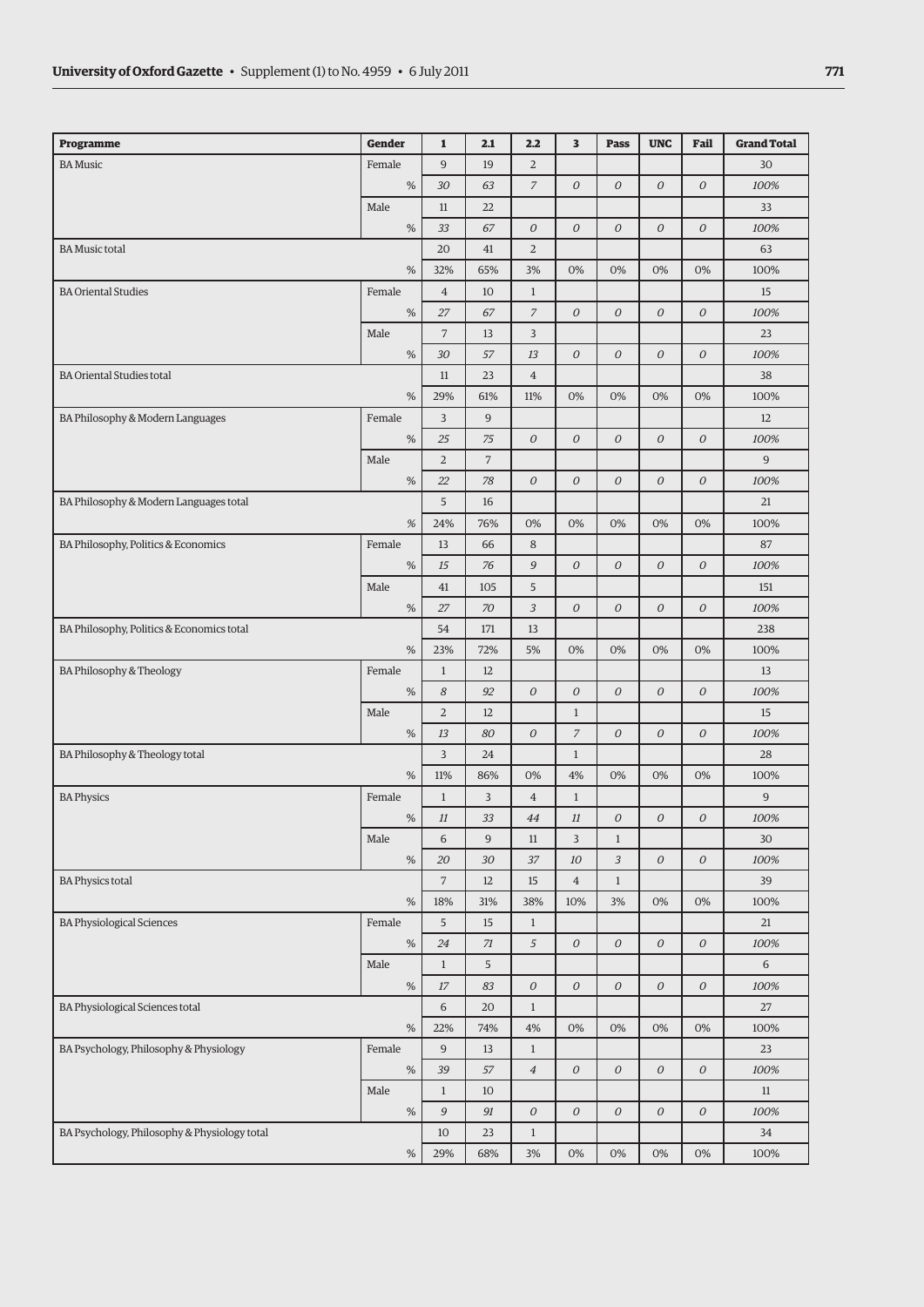| Programme                                        | Gender | $\mathbf 1$      | 2.1              | 2.2              | 3                | Pass             | <b>UNC</b>       | Fail             | <b>Grand Total</b> |
|--------------------------------------------------|--------|------------------|------------------|------------------|------------------|------------------|------------------|------------------|--------------------|
| <b>BA Theology</b>                               | Female | $\overline{7}$   | 18               | $\overline{2}$   |                  |                  |                  |                  | 27                 |
|                                                  | %      | 26               | 67               | $\overline{z}$   | $\overline{O}$   | $\overline{O}$   | $\overline{O}$   | $\cal O$         | 100%               |
|                                                  | Male   | 6                | 31               | $\,1$            |                  |                  |                  |                  | 38                 |
|                                                  | $\%$   | 16               | 82               | $\mathfrak{Z}$   | $\boldsymbol{O}$ | $\boldsymbol{O}$ | $\boldsymbol{O}$ | $\mathcal O$     | 100%               |
| <b>BA</b> Theology total                         |        | 13               | 49               | 3                |                  |                  |                  |                  | 65                 |
|                                                  | %      | 20%              | 75%              | 5%               | 0%               | 0%               | 0%               | 0%               | 100%               |
| MBiochem Molecular & Cellular Biochemistry       | Female | 5                | 25               | 3                |                  |                  |                  |                  | 33                 |
|                                                  | $\%$   | 15               | 76               | 9                | ${\cal O}$       | $\boldsymbol{O}$ | ${\cal O}$       | ${\cal O}$       | 100%               |
|                                                  | Male   | 14               | 27               | 3                |                  |                  |                  |                  | 44                 |
|                                                  | $\%$   | 32               | 61               | $\overline{7}$   | $\boldsymbol{O}$ | $\overline{O}$   | $\mathcal O$     | $\mathcal O$     | 100%               |
| MBiochem Molecular & Cellular Biochemistry total |        | 19               | 52               | 6                |                  |                  |                  |                  | 77                 |
|                                                  | $\%$   | 25%              | 68%              | 8%               | 0%               | 0%               | 0%               | 0%               | 100%               |
| MChem Chemistry                                  | Female | 19               | 36               | 9                |                  |                  |                  |                  | 64                 |
|                                                  | $\%$   | 30               | 56               | 14               | $\boldsymbol{O}$ | $\mathcal O$     | ${\cal O}$       | ${\cal O}$       | 100%               |
|                                                  | Male   | 46               | 34               | 9                | $\mathbf{1}$     |                  | $\overline{2}$   |                  | 92                 |
|                                                  | $\%$   | 50               | 37               | 10               | $\cal I$         | $\cal O$         | $\overline{2}$   | ${\cal O}$       | 100%               |
| MChem Chemistry total                            |        | 65               | 70               | 18               | $\mathbf{1}$     |                  | $\overline{2}$   |                  | 156                |
|                                                  | $\%$   | 42%              | 45%              | 12%              | 1%               | 0%               | 1%               | 0%               | 100%               |
| MCompSci Computer Science                        | Male   | 10               | 3                | $\,1$            | $\mathbf{1}$     |                  |                  |                  | 15                 |
|                                                  | $\%$   | 67               | 20               | $\boldsymbol{7}$ | $\boldsymbol{7}$ | $\mathcal O$     | ${\cal O}$       | ${\cal O}$       | 100%               |
| MCompSci Computer Science total                  |        | 10               | 3                | $\,1$            | $\mathbf{1}$     |                  |                  |                  | 15                 |
|                                                  | %      | 67%              | 20%              | 7%               | 7%               | 0%               | 0%               | 0%               | 100%               |
| MEarthSci Earth Sciences                         | Female | $\overline{2}$   | 10               | $\overline{2}$   |                  |                  |                  |                  | 14                 |
|                                                  | $\%$   | 14               | 71               | 14               | $\overline{O}$   | $\boldsymbol{O}$ | ${\cal O}$       | $\mathcal O$     | 100%               |
|                                                  | Male   | $1\,$            | 8                |                  |                  |                  |                  |                  | 9                  |
|                                                  | $\%$   | 11               | 89               | 0                | $\boldsymbol{O}$ | $\boldsymbol{O}$ | $\mathcal O$     | $\boldsymbol{O}$ | 100%               |
| MEarthSci Earth Sciences total                   |        | 3                | 18               | $\overline{2}$   |                  |                  |                  |                  | 23                 |
|                                                  | $\%$   | 13%              | 78%              | 9%               | 0%               | 0%               | 0%               | 0%               | 100%               |
| MEng Engineering & Computing Science             | Female |                  | $\ast$           |                  | $\ast$           |                  |                  |                  | $\ast$             |
|                                                  | $\%$   | $\boldsymbol{O}$ | 50               | $\cal O$         | 50               | $\cal O$         | ${\cal O}$       | $\boldsymbol{O}$ | 100%               |
|                                                  | Male   | $\ast$           |                  |                  |                  |                  |                  |                  | $\ast$             |
|                                                  | $\%$   | 100              | $\boldsymbol{O}$ | $\cal O$         | $\mathcal O$     | $\boldsymbol{O}$ | $\boldsymbol{O}$ | $\boldsymbol{O}$ | 100%               |
| MEng Engineering & Computing Science total       |        | $\ast$           | $\ast$           |                  | $\ast$           |                  |                  |                  | $\ast$             |
|                                                  | $\%$   | 50%              | 25%              | $0\%$            | 25%              | $0\%$            | 0%               | 0%               | 100%               |
| MEng Engineering Science                         | Female | $\,$ 6 $\,$      | 6                | $\overline{9}$   | $\overline{2}$   |                  |                  |                  | 23                 |
|                                                  | $\%$   | 26               | 26               | 39               | $\mathcal G$     | ${\cal O}$       | ${\cal O}$       | ${\cal O}$       | 100%               |
|                                                  | Male   | 38               | 36               | 24               | $\overline{9}$   | 2                | $\,1$            |                  | $110\,$            |
|                                                  | $\%$   | 35               | 33               | 22               | $\boldsymbol{8}$ | $\overline{a}$   | $\cal I$         | ${\cal O}$       | 100%               |
| MEng Engineering Science total                   |        | 44               | 42               | 33               | 11               | $\overline{2}$   | $\,1$            |                  | 133                |
|                                                  | $\%$   | 33%              | 32%              | 25%              | 8%               | $2\%$            | $1\%$            | 0%               | 100%               |
| MEng Engineering, Economics & Management         | Female | $\ast$           | $\ast$           |                  |                  |                  |                  |                  | $\ast$             |
|                                                  | $\%$   | 60               | 40               | ${\cal O}$       | ${\cal O}$       | ${\cal O}$       | ${\cal O}$       | ${\cal O}$       | 100%               |
|                                                  | Male   | $\ast$           | $\ast$           | $\ast$           |                  |                  |                  |                  | $\ast$             |
|                                                  | $\%$   | 23               | 69               | 8                | ${\cal O}$       | $\mathcal O$     | ${\cal O}$       | ${\cal O}$       | 100%               |
| MEng Engineering, Economics & Management total   |        | $\,$ 6 $\,$      | $11\,$           | $\,1$            |                  |                  |                  |                  | 18                 |
|                                                  | $\%$   | 33%              | 61%              | 6%               | 0%               | 0%               | 0%               | 0%               | 100%               |
| MEng Materials Science                           | Female | $\overline{2}$   | 6                | $1\,$            |                  |                  |                  |                  | $\mathsf 9$        |
|                                                  | $\%$   | 22               | 67               | $11\,$           | ${\cal O}$       | $\mathcal O$     | ${\cal O}$       | ${\cal O}$       | 100%               |
|                                                  | Male   | $\overline{4}$   | 8                | $\overline{2}$   |                  |                  |                  |                  | 14                 |
|                                                  | $\%$   | 29               | 57               | $14\,$           | $\cal O$         | $\mathcal O$     | ${\cal O}$       | ${\cal O}$       | 100%               |
| MEng Materials Science total                     |        | 6                | 14               | 3                |                  |                  |                  |                  | 23                 |
|                                                  | $\%$   | 26%              | 61%              | 13%              | 0%               | $0\%$            | 0%               | 0%               | 100%               |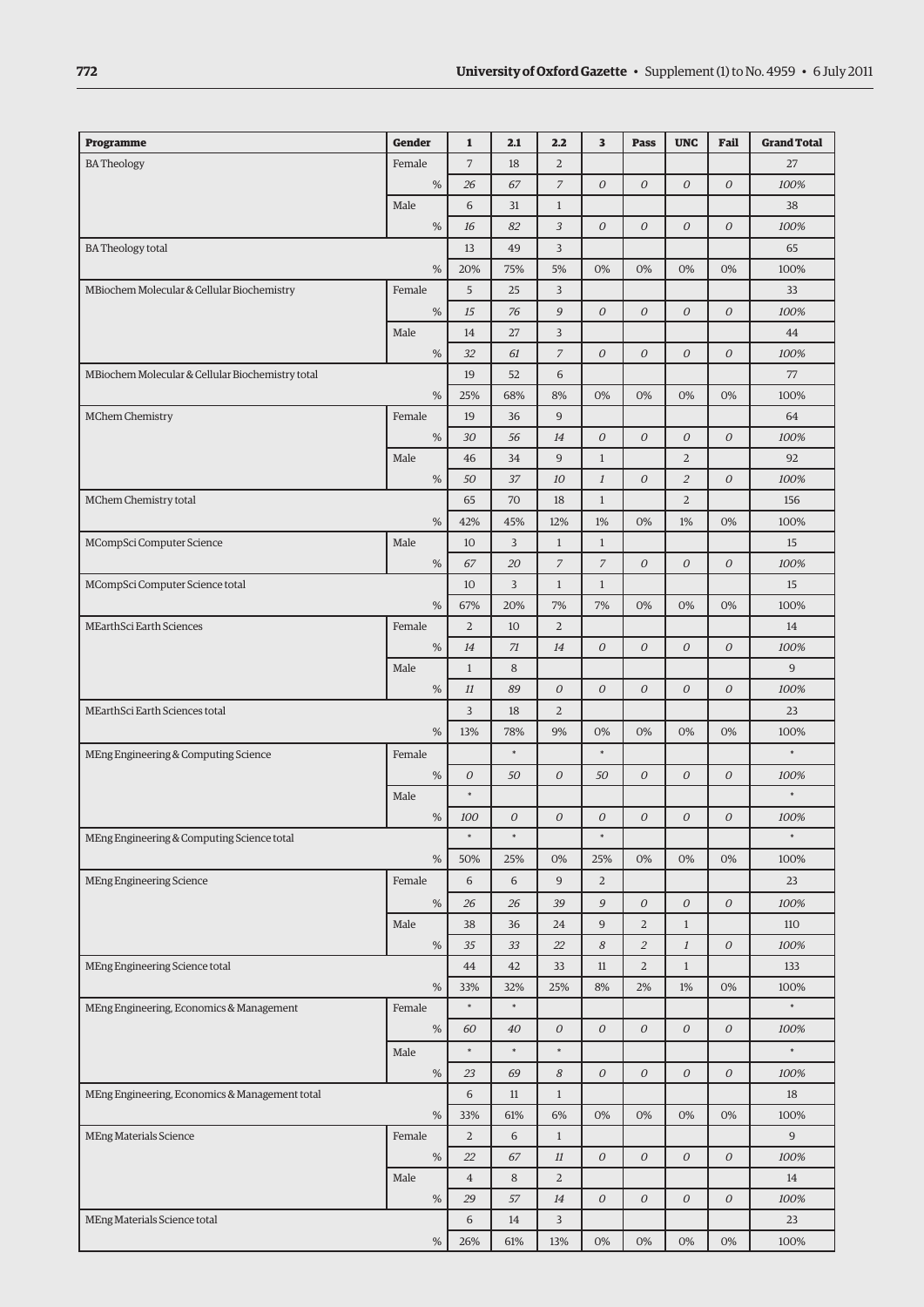| Programme                                         | <b>Gender</b> | $\mathbf{1}$     | 2.1            | 2.2              | 3                | Pass             | <b>UNC</b>   | Fail             | <b>Grand Total</b> |
|---------------------------------------------------|---------------|------------------|----------------|------------------|------------------|------------------|--------------|------------------|--------------------|
| MEng Materials, Economics & Management            | Female        | $\ast$           |                |                  |                  |                  |              |                  | $\ast$             |
|                                                   | $\%$          | 100              | 0              | $\overline{O}$   | $\overline{O}$   | $\overline{O}$   | $\cal O$     | $\cal O$         | 100%               |
|                                                   | Male          |                  | $\ast$         | $\ast$           |                  |                  | $\ast$       |                  | $\ast$             |
|                                                   | $\%$          | $\boldsymbol{O}$ | 25             | 25               | 0                | $\boldsymbol{O}$ | 50           | 0                | 100%               |
| MEng Materials, Economics & Management total      |               | $\ast$           | $\ast$         | $\ast$           |                  |                  | $\ast$       |                  | $\ast$             |
|                                                   | $\%$          | 20%              | 20%            | 20%              | 0%               | 0%               | 40%          | 0%               | 100%               |
| <b>MMath Mathematics</b>                          | Female        | 12               | 9              | $\overline{a}$   |                  |                  |              |                  | 23                 |
|                                                   | $\%$          | 52               | 39             | 9                | $\boldsymbol{O}$ | ${\cal O}$       | $\cal O$     | $\boldsymbol{O}$ | 100%               |
|                                                   | Male          | 37               | 29             | 13               | 5                |                  |              |                  | 84                 |
|                                                   | $\%$          | 44               | 35             | 15               | 6                | $\mathcal O$     | ${\cal O}$   | 0                | 100%               |
| MMath Mathematics total                           |               | 49               | 38             | 15               | 5                |                  |              |                  | 107                |
|                                                   | $\%$          | 46%              | 36%            | 14%              | 5%               | 0%               | 0%           | 0%               | 100%               |
| MMath Mathematics & Statistics                    | Female        | $\ast$           | $\ast$         |                  |                  |                  |              |                  | $\ast$             |
|                                                   | $\%$          | 50               | 50             | $\overline{O}$   | $\overline{O}$   | $\overline{O}$   | ${\cal O}$   | 0                | 100%               |
|                                                   | Male          | $\ast$           | $\ast$         |                  | $\ast$           |                  |              |                  | $\ast$             |
|                                                   | $\%$          | 20               | 70             | $\boldsymbol{O}$ | 10               | 0                | ${\cal O}$   | $\boldsymbol{O}$ | 100%               |
| MMath Mathematics & Statistics total              |               | 3                | 8              |                  | $\mathbf{1}$     |                  |              |                  | 12                 |
|                                                   | $\%$          | 25%              | 67%            | 0%               | 8%               | 0%               | 0%           | 0%               | 100%               |
| MMathCompSci Mathematics & Computer Science       | Female        | $\ast$           | $\ast$         |                  |                  |                  |              |                  | $\ast$             |
|                                                   | $\%$          | 50               | 50             | ${\cal O}$       | ${\cal O}$       | ${\cal O}$       | ${\cal O}$   | $\cal O$         | 100%               |
|                                                   | Male          | $\ast$           | $\ast$         |                  | $\ast$           |                  |              |                  | $\ast$             |
|                                                   | $\%$          | 70               | 20             | $\overline{O}$   | 10               | ${\cal O}$       | ${\cal O}$   | $\cal O$         | 100%               |
| MMathCompSci Mathematics & Computer Science total |               | 8                | 3              | $\mathbf{1}$     |                  |                  |              |                  | 12                 |
|                                                   | $\%$          | 67%              | 25%            | 8%               | 0%               | 0%               | 0%           | 0%               | 100%               |
| MMathPhil Mathematics & Philosophy                | Female        |                  | $\ast$         |                  |                  |                  |              |                  | $\ast$             |
|                                                   | $\%$          | 0                | 100            | $\boldsymbol{O}$ | 0                | $\mathcal O$     | ${\cal O}$   | 0                | 100%               |
|                                                   | Male          | $\ast$           | $\ast$         | $\ast$           |                  |                  |              |                  | $\ast$             |
|                                                   | $\%$          | 50               | 43             | $\overline{7}$   | $\mathcal O$     | $\mathcal O$     | ${\cal O}$   | $\cal O$         | 100%               |
| MMathPhil Mathematics & Philosophy total          |               | $\overline{7}$   | 8              | $1\,$            |                  |                  |              |                  | 16                 |
|                                                   | %             | 44%              | 50%            | 6%               | 0%               | 0%               | 0%           | 0%               | 100%               |
| <b>MPhys Physics</b>                              | Female        | 9                | $\overline{7}$ | $\sqrt{2}$       |                  |                  |              |                  | 18                 |
|                                                   | $\%$          | 50               | 39             | $11\,$           | $\mathcal O$     | $\mathcal O$     | ${\cal O}$   | 0                | 100%               |
|                                                   | Male          | 46               | 46             | 11               |                  |                  |              |                  | 103                |
|                                                   | $\%$          | 45               | 45             | $11\,$           | ${\cal O}$       | $\mathcal O$     | ${\cal O}$   | $\cal O$         | 100%               |
| MPhys Physics total                               |               | 55               | 53             | 13               |                  |                  |              |                  | 121                |
|                                                   | $\%$          | 45%              | 44%            | 11%              | 0%               | 0%               | $0\%$        | 0%               | 100%               |
| MPhysPhil Physics & Philosophy                    | Female        |                  | $\ast$         |                  |                  |                  |              |                  | $\ast$             |
|                                                   | $\%$          | ${\cal O}$       | 100            | ${\cal O}$       | ${\cal O}$       | $\mathcal O$     | ${\cal O}$   | $\cal O$         | 100%               |
|                                                   | Male          |                  | $\ast$         |                  |                  |                  |              |                  | $\ast$             |
|                                                   | $\%$          | ${\cal O}$       | 100            | $\overline{O}$   | $\mathcal{O}$    | $\overline{O}$   | $\mathcal O$ | ${\cal O}$       | 100%               |
| MPhysPhil Physics & Philosophy total              |               |                  | 8              |                  |                  |                  |              |                  | 8                  |
|                                                   | $\%$          | $0\%$            | 100%           | 0%               | 0%               | 0%               | 0%           | $0\%$            | 100%               |
| <b>BFA Fine Art</b>                               | Female        | $\overline{4}$   | 10             |                  |                  |                  |              |                  | 14                 |
|                                                   | $\%$          | 29               | 71             | $\cal O$         | $\mathcal O$     | $\mathcal O$     | ${\cal O}$   | 0                | 100%               |
|                                                   | Male          |                  | $\overline{7}$ |                  |                  |                  |              |                  | $\overline{7}$     |
|                                                   | $\%$          | ${\cal O}$       | 100            | $\boldsymbol{O}$ | $\boldsymbol{O}$ | $\mathcal O$     | ${\cal O}$   | $\boldsymbol{O}$ | 100%               |
| <b>BFA Fine Art total</b>                         |               |                  | 17             |                  |                  |                  |              |                  | 21                 |
|                                                   | $\%$          | 19%              | 81%            | 0%               | 0%               | 0%               | 0%           | 0%               | 100%               |